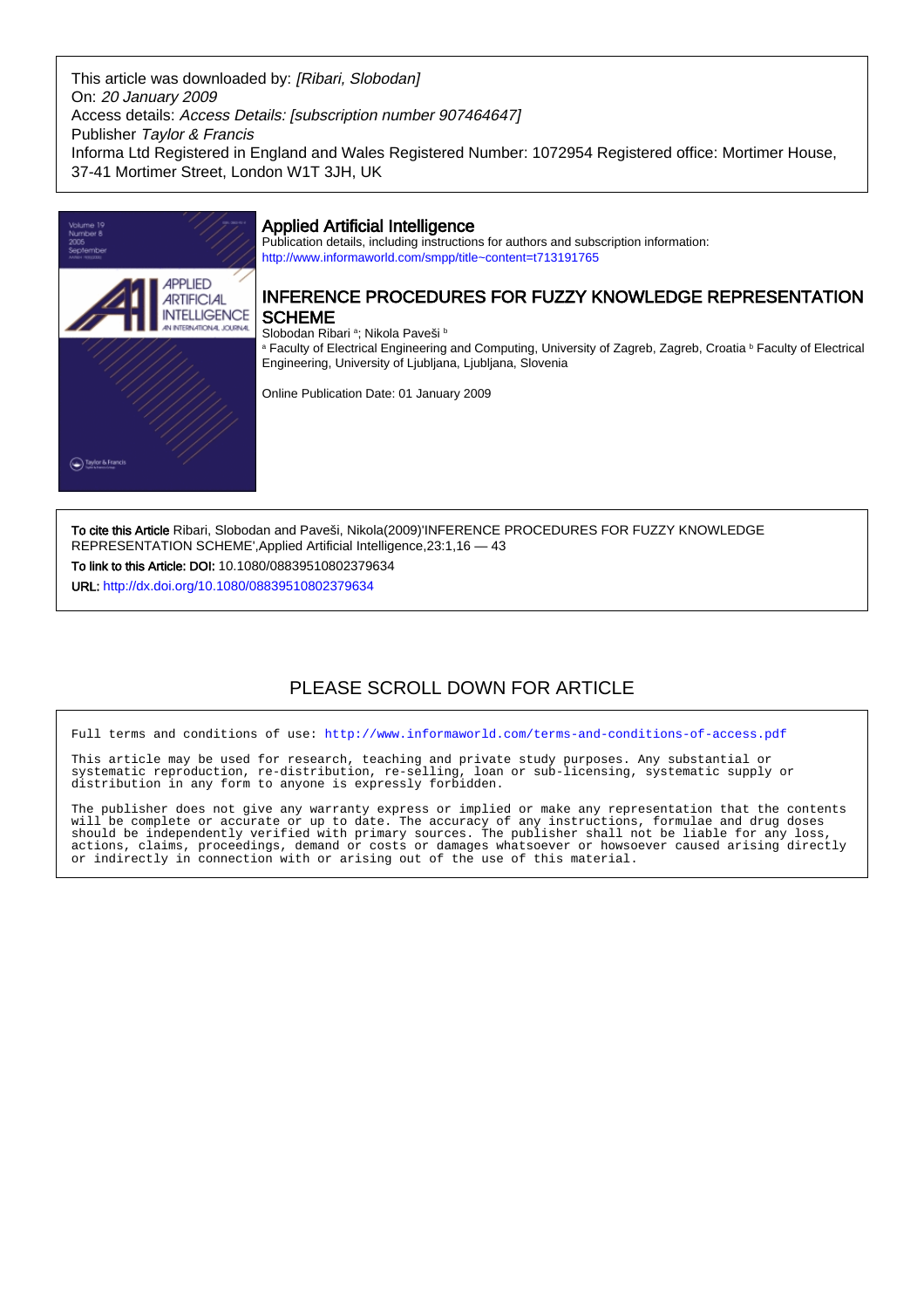Applied Artificial Intelligence, 23:16–43 Copyright  $\odot$  2009 Taylor & Francis Group, LLC ISSN: 0883-9514 print/1087-6545 online DOI: 10.1080/08839510802379634



# INFERENCE PROCEDURES FOR FUZZY KNOWLEDGE REPRESENTATION SCHEME

# Slobodan Ribarić $^{\mathsf{1}}$  and Nikola Pavešić $^{\mathsf{2}}$

 $^1$ Faculty of Electrical Engineering and Computing, University of Zagreb, Zagreb, Croatia  $^{2}$ Faculty of Electrical Engineering, University of Ljubljana, Ljubljana, Slovenia

*&* This article presents a formal model of the knowledge representation scheme based on the fuzzy Petri net (FPN) theory. The model is represented as a 13-tuple consisting of the components of the FPN, two functions that give semantic meanings to the scheme and a set of contradictions. For the scheme, called the knowledge representation scheme based on the fuzzy Petri nets theory (KRFPN) the fuzzy inheritance and fuzzy recognition-inference procedures based on the dynamical properties of the FPN, are described in detail. The upper-time complexity of both the proposed inference algorithms is  $O(nm)$ , where n is the number of places (concepts) and m is the number of transitions (relations) in the scheme. Illustrative examples of the fuzzy inheritance and the fuzzy recognition algorithms for the knowledge base, designed by the KRFPN, are given.

### INTRODUCTION

The crucial component of an intelligent agent is its knowledge base. Informally, a knowledge base is an abstract representation of a working environment or a world in which the agent (or agents) has to solve tasks. It contains collections of (uncertain) facts and objects (in an abstract sense) and their relationships; vocabulary definitions; disjunctive facts, and constrains; descriptions of typical situations and the agent's behavior; the rules of the world; common-sense knowledge; decision rules; hypotheses; heuristics and problem-solving methods and procedures; knowledge about states, the actions, motivations, and goals of the agent; and knowledge about knowledge (meta-knowledge).

For more than 30 years one of the central problems of artificial intelligence is the development of a sufficiently precise and efficacious notation for the knowledge representation and reasoning, called a knowledge representation scheme (KRS) (Zeigler 1987; Garcia and Chien 1991;

Address correspondence to Professor Slobodan Ribarić, Faculty of Electrical Engineering and Computing, University of Zagreb, Unska 3, 10000 Zagreb, Croatia. E-mail: slobodan.ribaric@fer.hr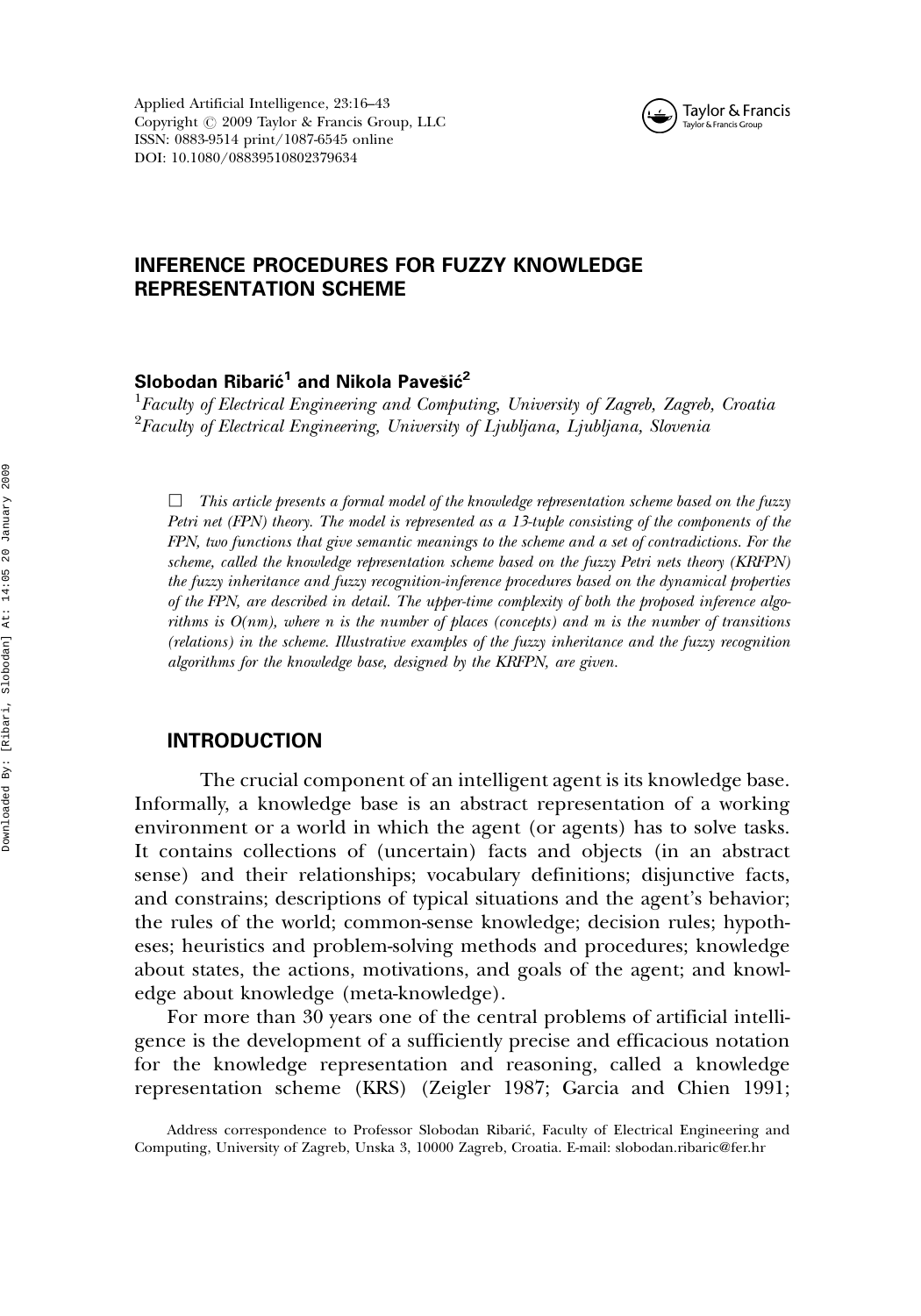Aiello and Nardi 1991). The major classes of KRS, according to the taxonomy based on object-relationship, the true assertion about states and state-transformations criteria, are network (Quillian 1967; Findler 1979), logical (Israel and Beranek 1983; Dahl 1983; Bobrow 1985), and procedural schemes (Newell and Simon 1972), as well as schemes based on the frame theory (Minsky 1975).

In many real-world tasks, knowledge is based on imprecise, uncertain, incomplete, or even vague, and/or fuzzy information, and agents have to deal with the information in such a form. Therefore, in order to properly represent real-world knowledge and support vague, uncertain, and fuzzyknowledge representation, reasoning, learning, and decision-making, different knowledge schemes were developed: scheme based on subjective Bayesian probabilities (so-called Prospector approach) (Duda, Gaschnig, and Hart 1979), rule-based system with certainty factors (MYCIN approach) (Buchanan and Shortliffe 1984), Bayesian or belief networks (Pearl 1988), schemes based on Dempster-Shafer calculus (Shafer 1976), and fuzzy logicbased schemes (Zadeh 1983). Among knowledge representation schemes that support uncertain and fuzzy knowledge representation and reasoning, there is a class of schemes based on the theory of fuzzy Petri nets (FPNs) (Cardoso and Camargo 1999): Looney (1988) and Chen, Ke, and Chang (1990) proposed FPNs for rule-based decision-making; Scarpelli, Gomide, and Yager (1996) described a reasoning algorithm for a high-level FPN; Chen (2002) introduced a weight FPN model for rule-based systems; Li and Lara-Rosano (2000) proposed a model based on an adaptive FPN, which is implemented for knowledge inference, but it also has a learning ability; Looney and Liang (2003) proposed the fuzzy belief Petri nets (PNs) as a combination of the bi-directional fuzzy propagation of the fuzzy belief network and modeling flexibility of the FPN; Lee, Liu, and Chaing (2003) introduced a reasoning algorithm based on possibilistic Petri nets as a mechanism that mimics human inference; Canales, Liand, and Yu (2006) described a method of fuzzy-knowledge learning based on an adaptive FPN; Ha, Li, Li, and Wang (2005) described knowledge representation by weighted fuzzy production rules and inference with generalized FPN; and Guo-Yan (2006) proposed a hybrid of the PN and the fuzzy PN to support an inference procedure for the natural extension of fuzzy expert systems. Shen (2006) presented the knowledge representation scheme based on a high-level FPN for modelling fuzzy IF-THEN and IF-THEN-ELSE rules. Based on the high-level FPN model, an efficient algorithm is proposed to automatically reason about imprecise and fuzzy information.

The main inference procedures, as the act of automatic reasoning from factual knowledge, in the network-based knowledge representation schemas are: inheritance, intersection search, and recognition. Inheritance is a form of reasoning that allows an agent to infer the properties of a concept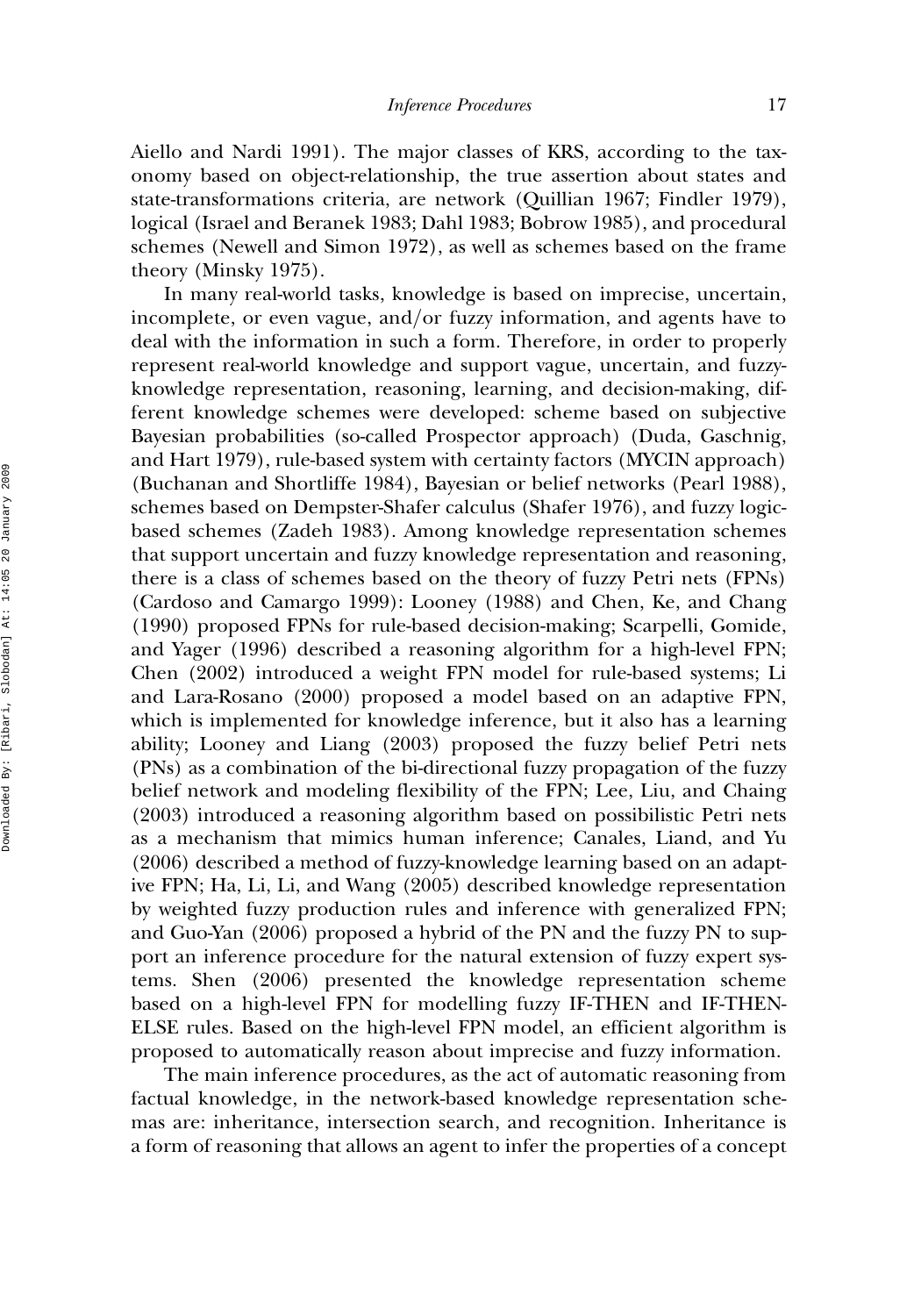on the basis of the properties of its ancestors in the network hierarchical structure (Touretzky 1986). An inference procedure, called the intersection search (Quillian 1967), allows relationships to be found among facts by ''spreading activities'' in semantic networks. The recognition (Shastri 1988) is the dual of the inheritance problem and it can be viewed as a general form of pattern-matching.

In this article, the original inference procedures—inheritance and recognition—for a network-based fuzzy knowledge representation scheme, called KRFPN, based on the fuzzy Petri net theory, are proposed.

# A KNOWLEDGE REPRESENTATION SCHEME BASED ON FUZZY PETRI NETS

A network-based fuzzy knowledge representation scheme called KRFPN uses the concepts of fuzzy Petri net theory to represent vague and/or fuzzy information obtained from modelled real-word situations. In this section, we first define a marked FPN, describe the execution of an FPN, and then introduce the graphical representation of an FPN. After that, by using additional components and functions that provide semantic interpretations, we introduce the formal definition of the knowledge representation scheme based on the fuzzy Petri nets theory (KRFPN).

# A Fuzzy Petri Net

A marked fuzzy Petri net structure can be defined as 10-tuple:

$$
FPN = (P, T, I, O, M, \Omega, \mu, f, c, \lambda), \qquad (1)
$$

where

- $P = \{p_1, p_2,..., p_n\}$  is a finite set of places,
- $T = \{t_1, t_2, \ldots, t_m\}$  is a finite set of transitions,

 $P \cap T = \emptyset$ ,

- I:  $T \rightarrow P^{\infty}$  is an input function, a mapping from transitions to bags of places,
- O:  $T \rightarrow P^{\infty}$  is an output function, a mapping from transitions to bags of places,
- $M = \{m_1, m_2, \ldots, m_r\}, 1 \leq r < \infty$ , is a set of tokens,
- $\Omega: \mathbb{P} \to \mathcal{P}(\mathbb{M})$  is a mapping, from P to  $\mathcal{P}(\mathbb{M})$ , called a distribution of tokens, where  $\mathcal{P}(M)$  denotes the power set of M. Using  $\Omega_0$  we denote the initial distribution of tokens in the places of a FPN.
- $\mu: P \to N$  is a marking, a mapping from places to non-negative integers, N. A mapping  $\mu$  can be represented as an *n*-component vector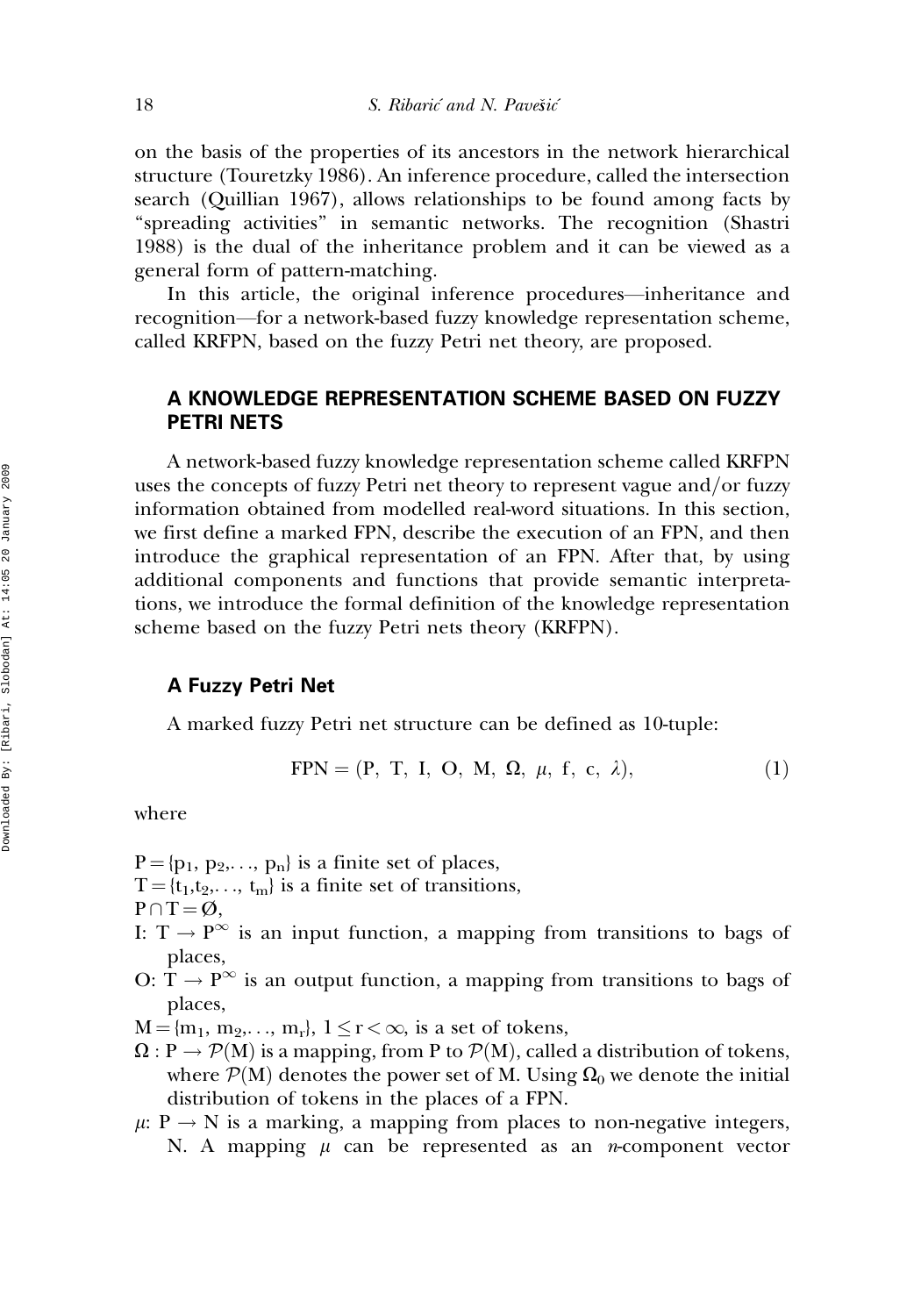$\mu = (\mu_1, \mu_2,..., \mu_n)$ , where *n* is a cardinality of the set P. Obviously,  $\mu(p_i) = \mu_i$ , and  $\mu(p_i)$  denotes the number of tokens in the place p<sub>i</sub>. An initial marking is denoted by the vector  $\mu_0$ .

- f:  $T \rightarrow [0, 1]$  is an association function, a mapping from transitions to real values between zero and one.
- c:  $M \rightarrow [0, 1]$  is an association function, a mapping from tokens to real values between zero and one.

The complete information about the token  $m_i \in M$  is given by a pair  $(p_i, c(m_i))$ , where the first component specifies the location of the token, and the second one, its value.  $\lambda \in [0, 1]$  is a threshold value related to the firing of an FPN.

#### Graphical Representation of an FPN

A marked FPN can be represented by a bipartite directed multi-graph containing two types of nodes: places and transitions. Graphically, the circles represent places while the bars are used for transitions. The relationships, based on input and output functions, from places to transitions and transitions to places, are represented by directed arcs. Each arc is directed from an element of one set (P or T) to the element of another set  $(T \text{ or } P)$ .

A generalized FPN allows multiple arcs, according to the definitions of the input and output functions, where their co-domains are bags of places  $(P^{\infty})$ . In the case when co-domains are sets, and for all transitions  $t_i$ ,  $i = 1$ , 2, ..., m, is  $|I(t_i)| = |O(t_i)| = 1$ , where |.| denotes the cardinality of a set, a multi-graph is transformed into a graph called a *state machine* (Peterson, 1981). In our case, it is a fuzzy state machine.

The tokens in marked FPN graphs are represented by labelled dots  $c(m_i)$ , where  $c(m_i)$  denotes the value of the token.

#### Dynamical Properties of an FPN

Tokens give dynamical properties to an FPN, and they are used to define its *execution*, i.e., by firing an enabled transition  $\mathfrak{t}_{\mathfrak{j}},$  tokens are removed from its input places (elements in  $I(t_j)$ ). Simultaneously, new tokens are created and distributed to its output places (elements of  $\mathrm{O}(\mathfrak{t}_{\mathsf{j}})$ ). In an FPN, a transition  $t_i$  is *enabled* if each of its input places has at least as many tokens in it as arcs from the place to the transition and if the values of the tokens  $c(m_l), l=1, 2,...$  exceed a threshold value  $\lambda \in [0, 1]$ . The number of tokens at the input and output places of the fired transition is changed in accordance with the basic definition of the original PN (Peterson, 1981). The new token value in the output place is obtained as  $c(m_l)f(t_i)$ , where  $c(m_l)$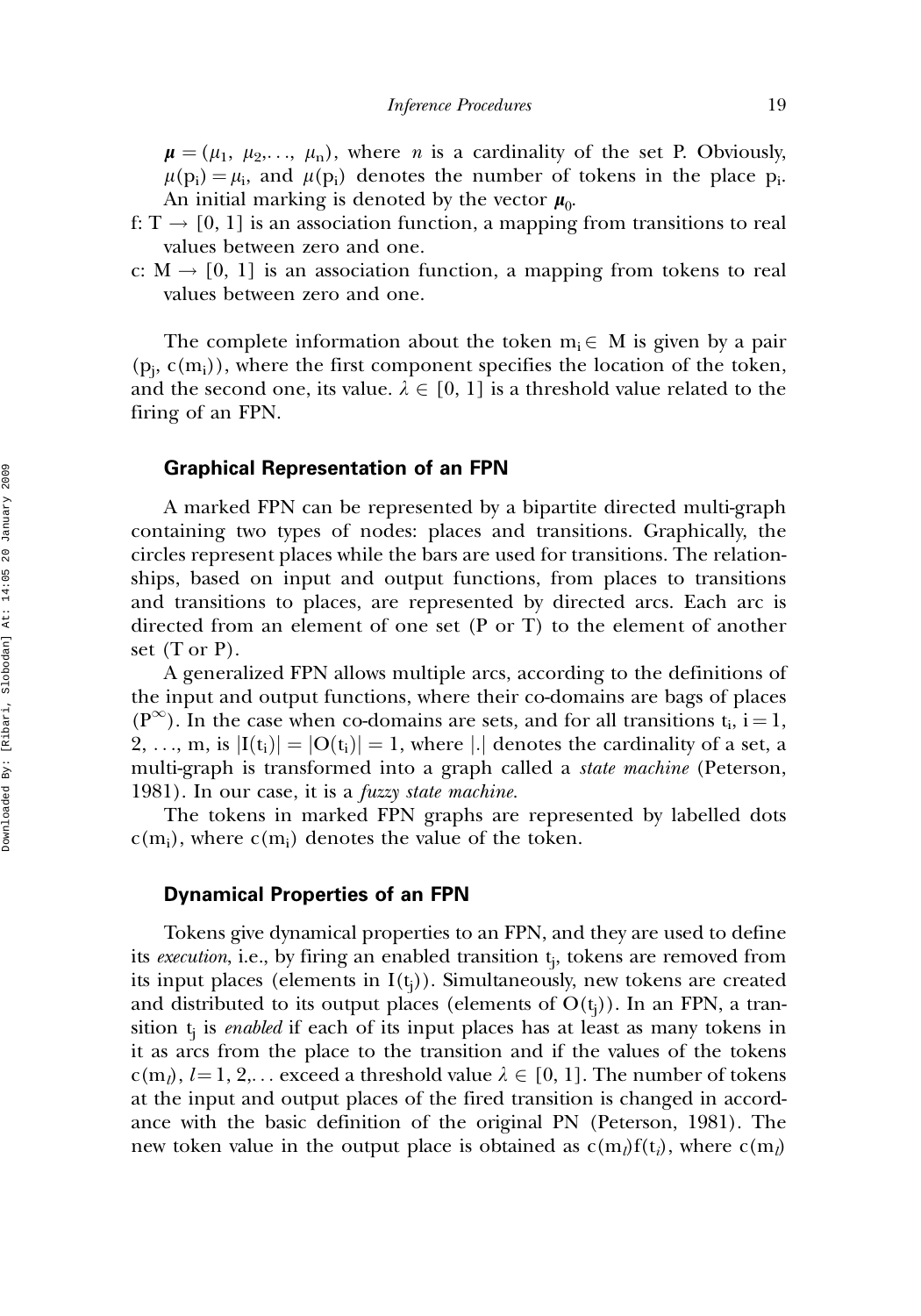

**FIGURE 1** Firing an enabled transition. (a) Before firing;  $c(m_l) > \lambda$ ; (b) after firing;  $c(m_p) = c(m_l) f(t_i)$ .

is the value of the token at the input place  $p_i \in I(t_i)$  and  $f(t_i)$  is the degree of truth of the relation assigned to the transition  $t_i \in T$ . Figure 1 illustrates the firing of the enabled transition of an FPN.

In general, if there are more tokens at an input place than arcs from the input place to the transition and if the value of each token exceeds the threshold value  $\lambda$ , then the selection of the token that takes the role in the firing is based on the maximum value  $c(m_i)$ . For example, in Figure 2 (a), an input place  $p_i$  has three tokens  $(c(m_1) = 0.60, c(m_2) =$ 0.20,  $c(m_3) = 0.99$ , and there is an arc directed to the transition t<sub>i</sub> with an associated value  $f(t_i) = 0.80$ . The threshold value  $\lambda$  is 0.10. After firing the enabled transition  $t_i$ , a new marking is shown in Figure 2 b). The token  $(p_j, c(m_3))$  takes place in firing the enabled transition  $t_j$  and a new token  $c(m_4)$  is generated at the output place  $p_k$ . The value of the token  $m_4$  is  $0.80 \cdot 0.99 = 0.792$ . If there are two or more tokens with the same value  $c(m_i)$ ; i = 1, 2,..., then the selection is based on random criteria.

Analogically, the generation of a new token at the output place  $p_k$  in configurations where there is more than one arc connected to the transition  $t_i$  with the output place, is based on the above-mentioned criteria,



**FIGURE 2** Firing an enabled transition  $t_j$ . (a) Before firing; (b) after firing the transition  $t_j$ .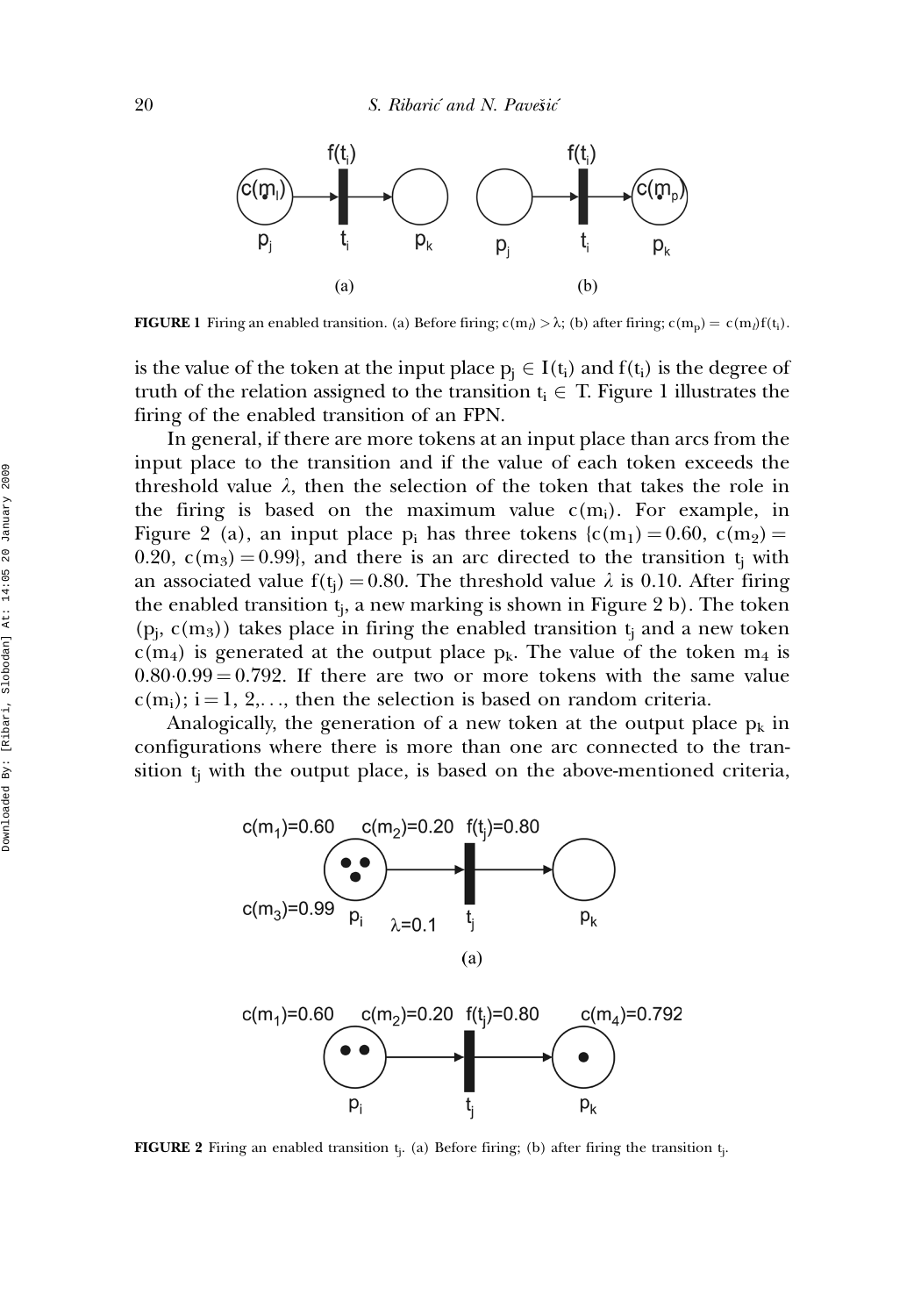

**FIGURE 3** Firing an enabled transition  $t_j$ ; (case  $O(tj) = {p_k, p_k}$ ). (a) Before firing; (b) after firing the transition tj .

and it is illustrated in Figure 3. Figure  $3(a)$  shows the situation before firing the enabled transition  $t_i$ , while Figure 3(b) depicts the state after firing the transition  $t_i$ . In this case, the tokens  $m_4$  and  $m_5$  are identical, i.e., the pair  $(p_k, m_4)$  is identical in terms of value to the pair  $(p_k, m_5)$ .

Note that the inheritance and recognition, as inference procedures defined for the proposed knowledge representation scheme, use the dynamical properties of a FPN.

### Example 1

Let us illustrate an FPN graph and the execution of a fuzzy petri net, which is defined as a fuzzy state machine:

 $P = \{p_1, p_2, p_3, p_4, p_5, p_6, p_7\},\$  $T = \{t_1, t_2, t_3, t_4, t_5, t_6\},\$  $I(t_1) = {p_1}, I(t_2) = {p_2}, I(t_3) = {p_4}, I(t_4) = {p_3}, I(t_5) = {p_3}, I(t_6) = {p_4},$  $O(t_1) = \{p_3\}, \quad O(t_2) = \{p_4\}, \quad O(t_3) = \{p_5\}, \quad O(t_4) = \{p_6\}, \quad O(t_5) = \{p_7\},\$  $O(t_6) = {p_7},$  $M = \{m_1, m_2, m_3, \ldots, m_r\},\$  $\Omega_0 = \{ \{m_1, m_2\}, \emptyset, \emptyset, \emptyset, \emptyset, \emptyset, \emptyset, \emptyset \},\$  $\mu_0 = (2, 0, 0, 0, 0, 0, 0)$  $f(t_1) = 0.90$ ,  $f(t_2) = 0.99$ ,  $f(t_3) = 0.98$ ,  $f(t_4) = 1.0$ ,  $f(t_5) = 0.99$ ,  $f(t_6) = 1.0$ ,  $c(m_1) = 0.90, c(m_2) = 0.80,$  $\lambda = 0.02$ .

The FPN graph is shown in Figure 4.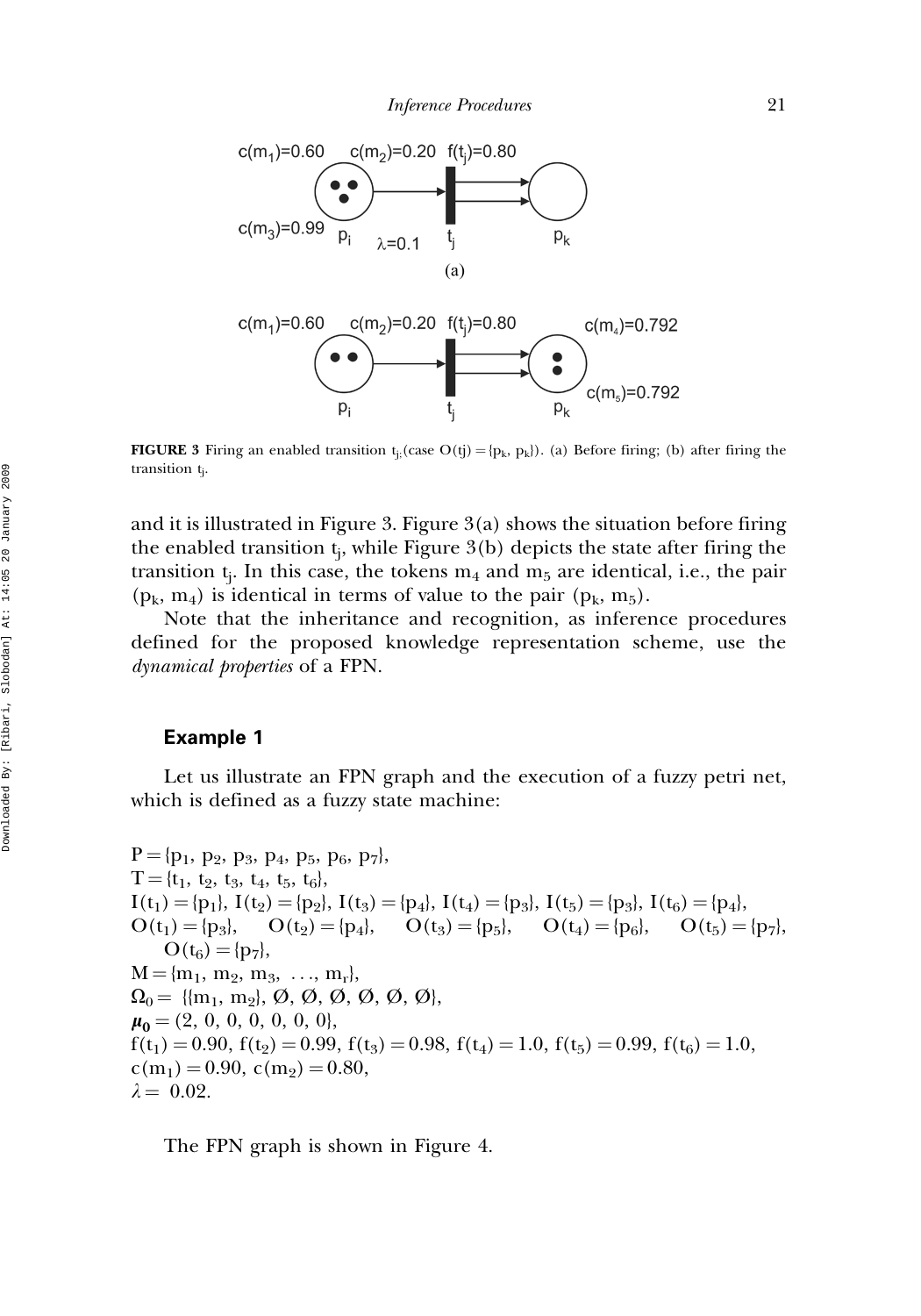

FIGURE 4 A simple FPN graph.

According to the rule that defines enabled transitions, only the transition  $t_1$  is enabled because the number of tokens in its input place is two and there is only one arc connecting the place, and the values of the tokens exceed the threshold  $\lambda$ : c(m<sub>1</sub>), c(m<sub>2</sub>) > 0.02.

After firing the enabled transition  $t_1$ , token  $m_1$  (based on the selection of the token that has the maximum value  $c(m_i)$ , is removed from the input place  $p_1$  and simultaneously a new token  $m_3$  is generated at the place  $p_3$ . The value of the token  $m_3$  is  $c(m_3) = c(m_1) \cdot f(t_1) = 0.90 \cdot 0.90 = 0.81$ . The distribution of the tokens is now  $\Omega_1 = ({m_2}, \emptyset, {m_3}, \emptyset, \emptyset, \emptyset, \emptyset)$  and the marking  $\mu_1 = (1, 0, 1, 0, 0, 0, 0)$ . Related to the new marking, there are now three enabled transitions in the FPN:  $t_1$ ,  $t_4$ , and  $t_5$ .

# Formal Definition of the Knowledge Representation scheme KRFPN

The Knowledge Representation Scheme based on the Fuzzy Petri Nets theory is defined as 4-tuple:

$$
KRFPN = (FPN, \alpha, \beta, C), \qquad (2)
$$

where FPN is a fuzzy Petri net.

 $\alpha: P \rightarrow D$  is a bijective function that maps a set of places onto a set of concepts D. The set of concepts D consists of the formal objects used for representing objects and facts from the agent's world. The elements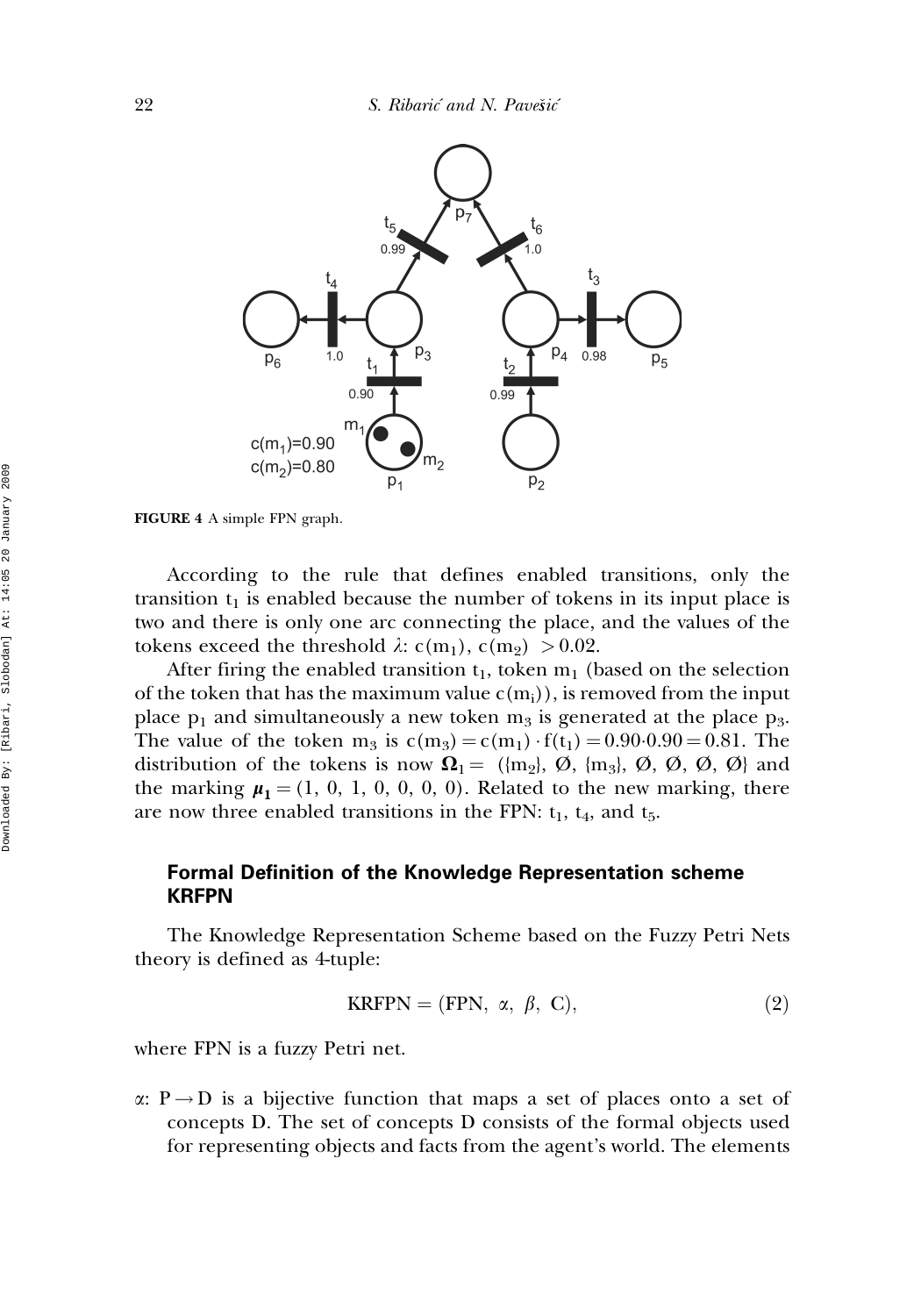from  $D = D_1 \cup D_2 \cup D_3$  are as follows: elements that denote classes or categories of objects and represent higher levels of abstraction  $(D_1)$ , elements corresponding to individual objects as instances of the classes  $(D_2)$ , and those elements representing the intrinsic properties of the concepts or values of these properties  $(D_3)$ .

 $\beta: T \rightarrow \Sigma$  is a surjective function that associates a description of the relationship among facts and objects to every transition  $t_i \in T$ ;  $i = 1, 2, \ldots, m$ , where *m* is a cardinality of a set T. The set  $\Sigma = \Sigma_1 \cup \Sigma_2 \cup \Sigma_3$  consists of elements corresponding to the relationships between the concepts used for partial ordering of the set of concepts  $(\Sigma_1)$ , the elements used to specify the types of properties to which values from subset  $D_3$  are assigned  $(\Sigma_2)$ , and the elements corresponding to the relationships between the concepts, but not used for hierarchical structuring  $(\Sigma_3)$ . For example, elements from  $\Sigma_3$  may be used to specify the spatial relations among the objects.

The functions  $\alpha$  and  $\beta$  give a semantic interpretation to the scheme.

The semantic interpretation requires the introduction of a set of contradictions C. A set of contradictions C is a set of pairs of mutually contradictory relations and/or concepts:  $C = \{(\sigma_i, \sigma_i), \ldots, (\sigma_r, \sigma_s), (d_k, d_l), \ldots,$  $(d_v, d_z)$ , were  $\sigma_u$ ;  $u = i, j, \ldots, r, s$  are from the set  $\Sigma$ , and  $d_w$ ;  $w =$  $k, l, \ldots, v, z$  are from the set D.

A set C contains elements corresponding to relations from  $\Sigma$  that mutually contradict each other, for example, is a and is not a. Also, there are elements in the set D that are mutually contradictory if they are inherited for the same concept or object. For example, the object cannot simultaneously inherit properties such as "Quadruped" and "Biped."

Both types of contradictions should be explicitly expressed in the KRFPN scheme.

The inverse function  $\alpha^{-1}$ : D  $\rightarrow$  P, and the generalized inverse function  $\beta^{-1}$ :  $\Sigma \rightarrow \tau$ ;  $\tau \subseteq T$  are defined in the KRFPN scheme.

#### Example 2

To illustrate the elementary KRFPN concepts, we use the FPN described in *Example 1* as a component of the knowledge representation scheme, followed by the concepts needed for the semantic interpretation: functions  $\alpha$ and  $\beta$ , and a set of contradictions C. The interpretation of the functions f and c is also needed. *Example 2* is adopted from Touretzky (1986).

For  $\alpha: P \rightarrow D$  we have:

 $\alpha: p_1 \rightarrow Clyde$ ,  $\alpha: p_2 \rightarrow Fred$ ,  $\alpha: p_3 \rightarrow Elephant$  $\alpha: p_4 \rightarrow Human$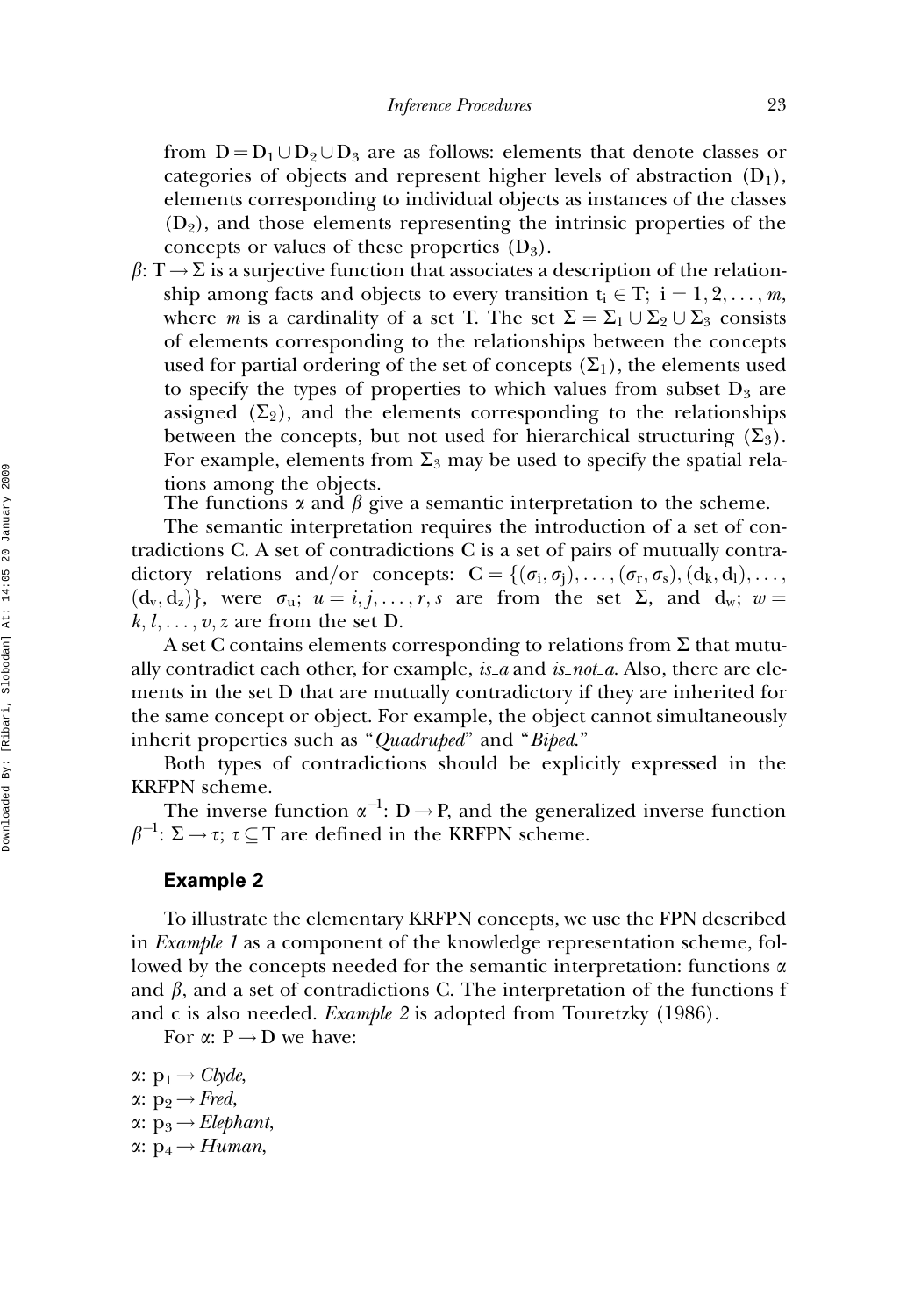$\alpha: p_5 \rightarrow Two\text{ legs},$  $\alpha: p_6 \rightarrow Four\_legs,$  $\alpha: p_7 \rightarrow Mammal.$ 

The function  $\beta$  is defined as follows:

 $\beta$ : t<sub>1</sub>  $\rightarrow$  *is a*,  $\beta: t_2 \rightarrow i s_a$ ,  $\beta$ : t<sub>3</sub>  $\rightarrow$  has,  $\beta$ : t<sub>4</sub>  $\rightarrow$  has,  $\beta$ : t<sub>5</sub>  $\rightarrow$  *is a*,  $\beta$ : t<sub>6</sub>  $\rightarrow$  *is a.* 

A set of concepts D is  $D_1 \cup D_2 \cup D_3$ , where a subset  $D_1 =$  ${Human, Elephant, Mammal}$  contains concepts that represent classes,  $D_2 = \{Clyde, Fred\}$  is a subset consisting of concepts that correspond to individual objects as instances of the classes. A subset  $D_3 = \{Two\_legs,$ Four<sub>legs</sub> defines properties of the concepts.

A set of relationships  $\Sigma = \Sigma_1 \cup \Sigma_2 \cup \Sigma_3$  consists of elements corresponding to the relationships between the concepts used for partial ordering of the set of concepts  $\Sigma_1 = \{is_a\}$ , the elements used to specify the types of properties to which values from subset  $D_3$  are assigned  $\Sigma_2 = \{ has \}$ , while the subset  $\Sigma_3$ , that contains elements corresponding to the relationships between the concepts, but not used for hierarchical structuring, in our simple example is an empty set.

A set of contradictions,  $C = \{ (Two\_legs, Four\_legs) \}$ ; Two legs, Four legs  $\in$ D, defines that an object cannot be simultaneously a biped and quadruped.

The values defined by the function f express our confidence or our belief in the truth of the relationships. For example, the value  $f(t_4) = 1.0$ defines our belief (or knowledge) that a human is always a mammal, while  $f(t_1) = 0.90$  expresses our belief that Clyde is an elephant. The value  $f(t_1) = 0.90$  can be interpreted as the statement that Clyde is a elephant is very true (see Table 1).

The values  $c(m_i)$ , i = 1, 2, may by interpreted as our assurance that we are really dealing with corresponding concepts. The threshold  $\lambda = 0.02$ defines the relatively high sensitivity of the scheme related to the processes of inference. Figure 5 shows the graphical representation of the simple knowledge base designed by the KRFPN.

### Selection of Values  $f(t_i)$ ,  $c(m_i)$  and  $\lambda$

A human's knowledge about facts from the real word is very often uncertain, ambiguous, and vague. The inference mechanism based on such facts, as well as the human interpretation of such facts and conclusions,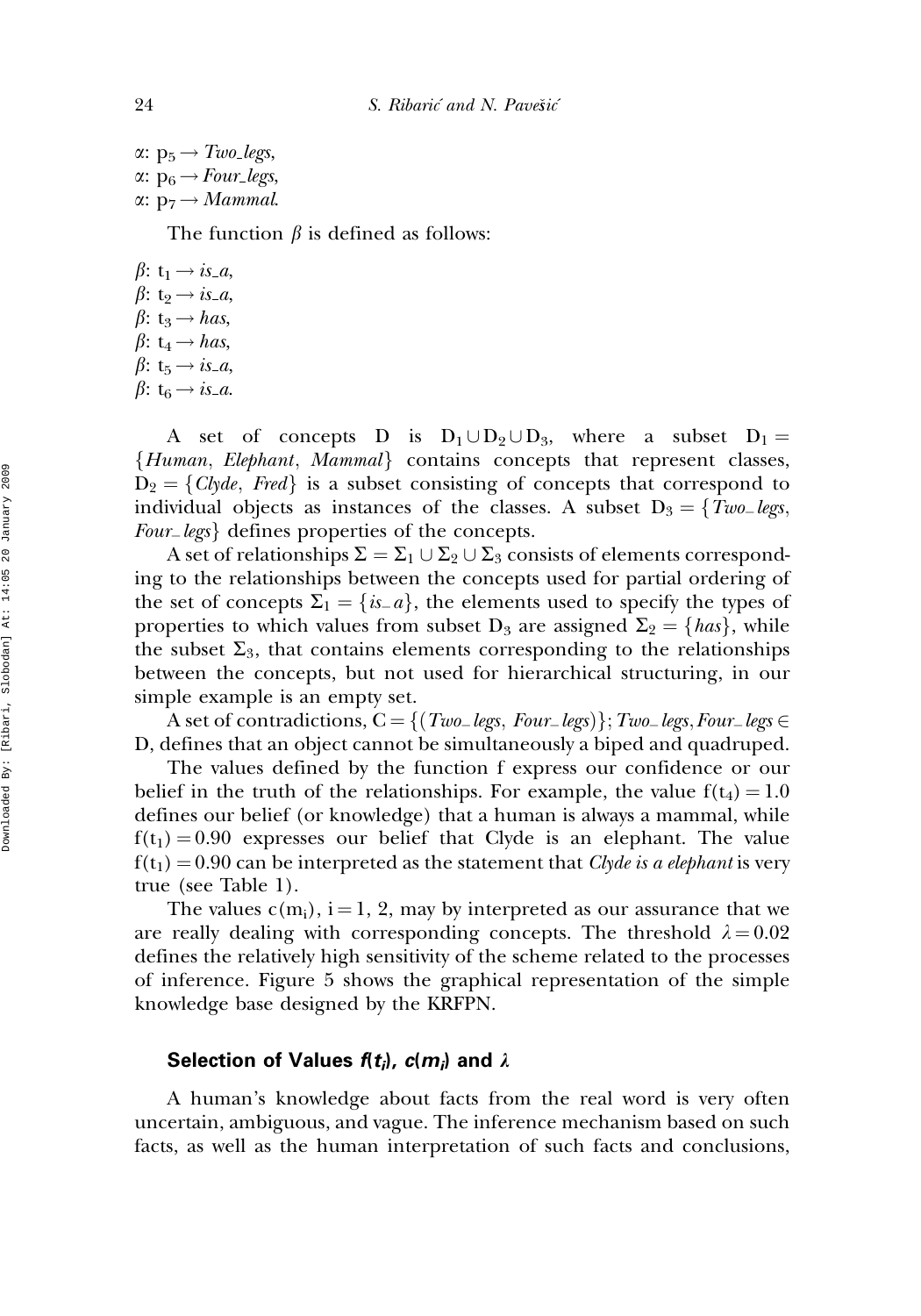| <b>Truth Scales</b>   | Numerical Intervals |
|-----------------------|---------------------|
| Always true           | [1.0, 1.0]          |
| <b>Extremely true</b> | [0.95, 0.99]        |
| Very true             | [0.80, 0.94]        |
| Considerably true     | [0.65, 0.93]        |
| Moderately true       | [0.45, 0.64]        |
| More or less true     | [0.30, 0.63]        |
| Slightly true         | [0.10, 0.29]        |
| Minimally true        | [0.01, 0.09]        |
| Not true              | [0.0, 0.0]          |

TABLE 1 Truth Scales and the Corresponding Numerical Intervals

generates uncertain and vague conclusions. There are many different approaches to representing knowledge in uncertain domains—from subjective Bayesian probabilities (Pearl 1988; Russel and Norvig 1995) through a rule-based system with certainty factors (Buchanan and Shortliffe 1984) to the fuzzy Petri net theory (Cardoso and Camargo 1999). In our approach we have used the last one, in which the uncertainty and confidence related to the facts, concepts, and the relationships between them are expressed by means of the values of  $f(t_i)$ ,  $t_i \in T$ , and  $c(m_i)$ ,  $m_i \in M$ , association functions. For example, the value of the function f, as well as the value of the function c, can be expressed by truth scales and by their corresponding numerical intervals depicted in Table 1 (Chen, Ke and Chang 1990).



FIGURE 5 A simple knowledge base (Example 2) designed by the KRFPN.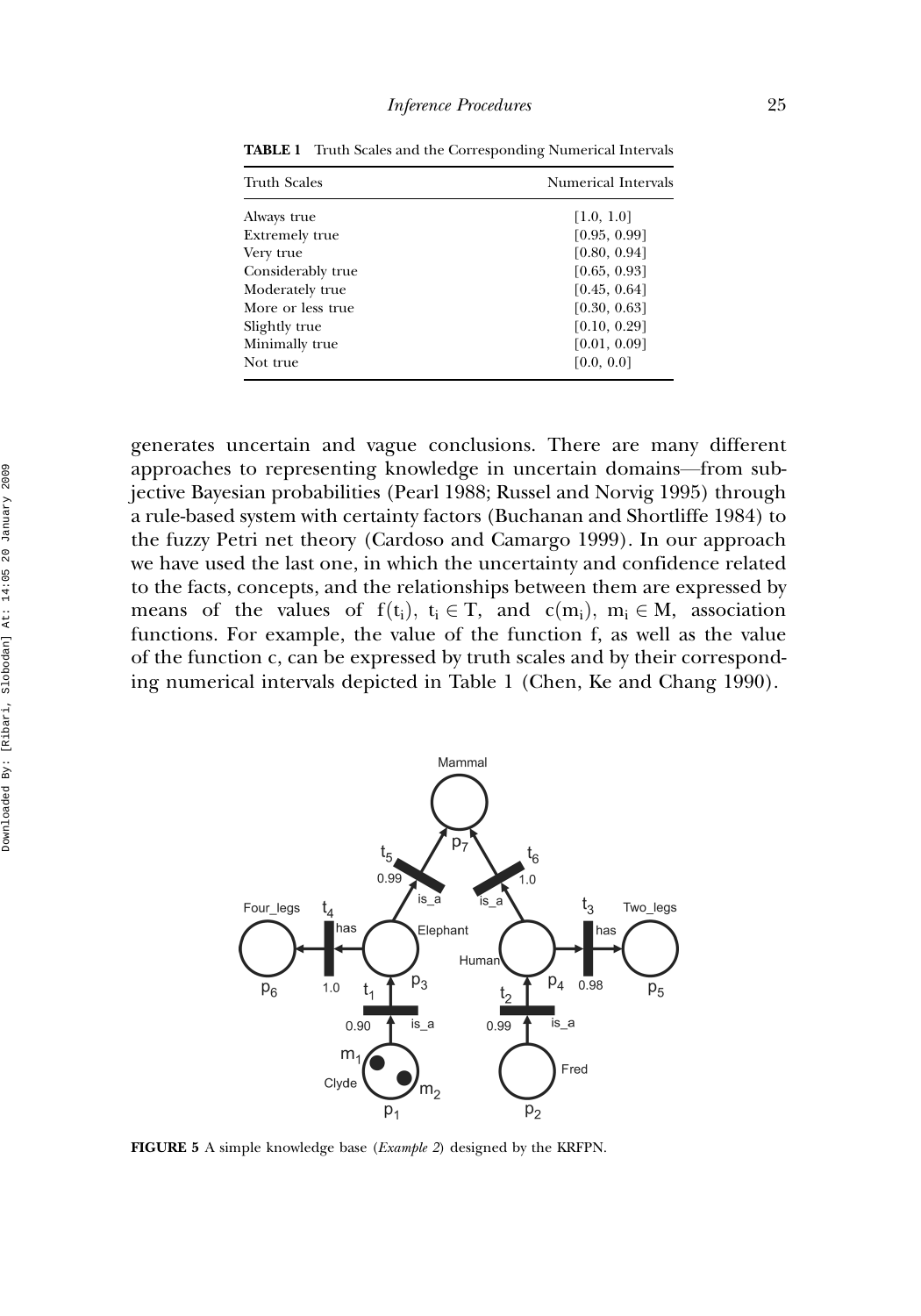

FIGURE 6 A simple scene with Fred and the elephant Clyde.

The threshold value  $\lambda \in [0,1]$  defines the "sensitivity" of the scheme during the inference procedures. By using different values for  $\lambda$ , the user can specify different degrees of truth for inherited concept properties or the recognized concept. The value of  $\lambda$  has influence on a number of levels of generated inheritance or recognition trees. Usually,  $\lambda$  is chosen to be small enough, for example, 0.01 or 0.1.

#### Example 3

In order to illustrate the basic components of the KRFPN, a simple example (adopted from Touretzky (1986)) of the agent's knowledge base for a scene (Figure 6) is introduced. The knowledge base designed by the KRFPN = (FPN,  $\alpha$ ,  $\beta$ , C), where FPN is (P, T, I, O, M,  $\Omega$ ,  $\mu$ , f, c,  $\lambda$ ), has the following components (Figure 7):  $P = \{p_1, p_2,...,p_{10}\};$  $T = \{t_1, t_2, ..., t_{13}\};$   $I(t_1) = \{p_1\};$   $I(t_2) = \{p_3\}, ...; I(t_{13}) = \{p_1\};$   $O(t_1) = \{p_2\};$  $O(t_2) = \{p_4\},\dots;$  and  $O(t_{13}) = \{p_9\}.$  The set of tokens is M  ${m_1, m_2,..., m_r}$ , the initial distribution of tokens is  $\Omega_0 = {\{m_1\}, \emptyset,..., \emptyset\}}$ , where  $c(m_1) = 1.0$ , and  $\varnothing$  denotes an empty set. The vector  $\mu_0 = (\mu_1, \mu_2, \ldots, \mu_{10}) = (1, 0, \ldots, 0)$  denotes that there is only one token in the place  $p_1$ . The function f is specified as follows:  $f(t_1) = 0.9$ ;  $f(t_2) = 0.9$ ;  $f(t_3) = 1.0$ ;  $f(t_4) = 1.0$ , ...;  $f(t_{12}) = 0.6$ ; and  $f(t_{13}) = 0.8$  (Figure 7).  $f(t_i)$ ,  $i = 1, 2, ..., m$  indicates the degree of our pursuance in the truth of the relation  $\beta(t_i)$ .

The set  $D = D_1 \cup D_2 \cup D_3$  is defined as follows:  $D_1 = \{Elephant, Human,$ Mammal, Biped, Quadruped $\}$ ,  $D_2 = \{Fred, Clyde\}$ ,  $D_3 = \{White, Soul,$ Kind\_hearted}. The set  $\Sigma = \Sigma_1 \cup \Sigma_2 \cup \Sigma_3$  is  $\{is_a, is\_not_a\} \cup \{has\_colour,$ has characteristic, has  $\cup \{is\_in\_front\_of, is\_behind\}.$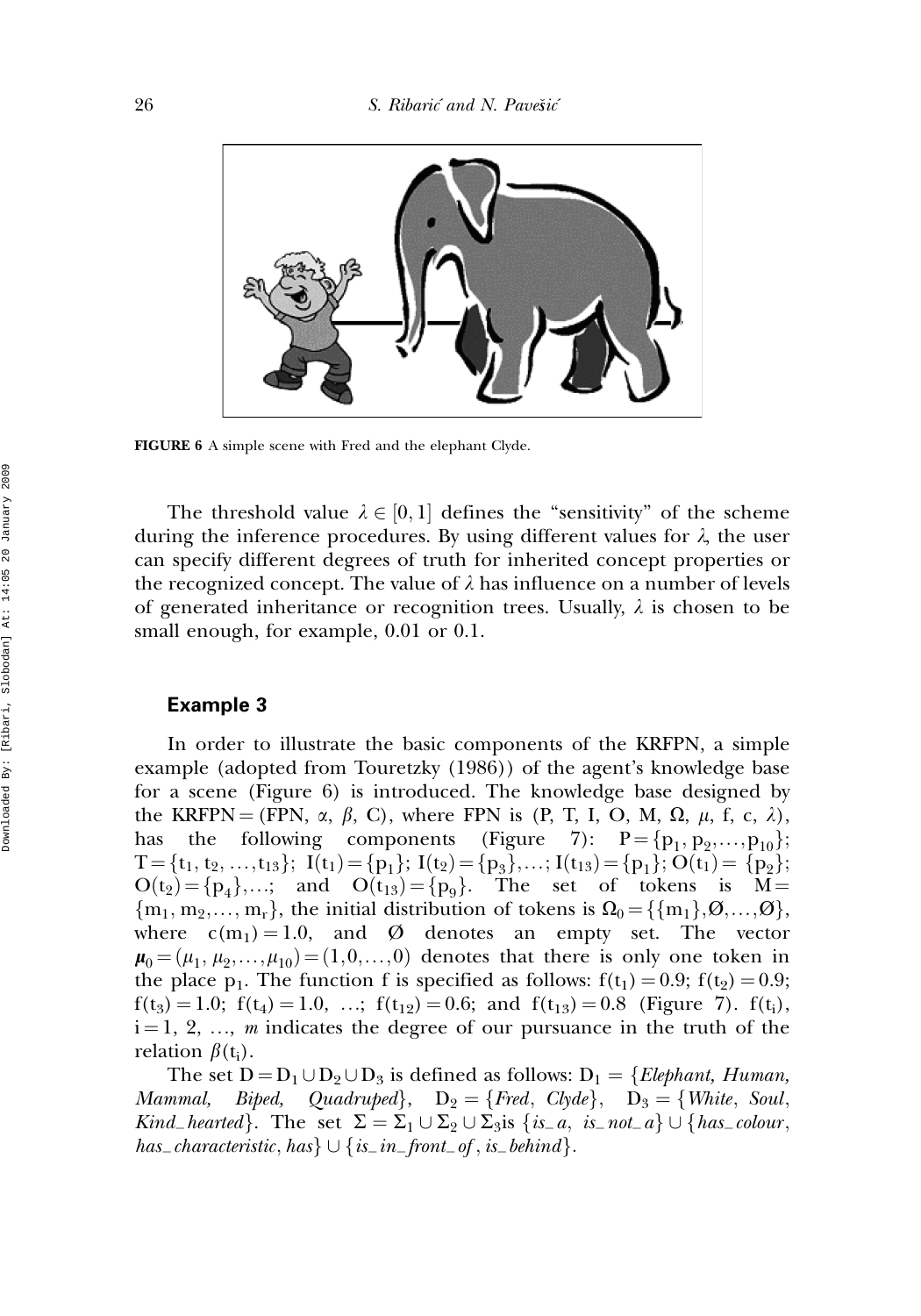

FIGURE 7 The agent's knowledge base designed by the KRFPN.

Functions  $\alpha: P \to D$  and  $\beta: T \to \Sigma$  are (Figure 7):

 $\alpha : \mathbf{p}_1 \rightarrow \text{Fred}, \qquad \beta : \mathbf{t}_1 \rightarrow \text{is}_-a,$ <br>  $\alpha : \mathbf{p}_2 \rightarrow \text{Human}, \qquad \beta : \mathbf{t}_2 \rightarrow \text{is}_-a,$  $\alpha : p_9 \rightarrow Human$ ... ... ... ...  $\alpha : p_{10} \rightarrow Kind\_hearted, \quad \beta : t_{13} \rightarrow has.$ 

Let C be a set of contradictions defined as  $C = \{(is_a, is_{i-}not_{-}a),\}$  $(is_in_functionis_behind),(Quadruped, Biped).$ 

For the initial distribution of tokens,  $\Omega_0$ , the following transitions are enabled:  $t_1$ ,  $t_9$ ,  $t_{11}$ , and  $t_{13}$ .

Figure 7 shows the ontological complexity of even a simple example. In large examples, a graph would be too cluttered to be of much use. Therefore, the hierarchical structures of graphs have to be used. Petri nets (Petri 1962), in general, are appropriate for hierarchical system modeling, i.e., the system can be represented at the different abstract levels. In a Petri net, a subnet may be replaced by a single place or transition (the process of abstraction), or places and transitions can be replaced by subnets (the process of refinement (Peterson 1977; Ribarić 1991)).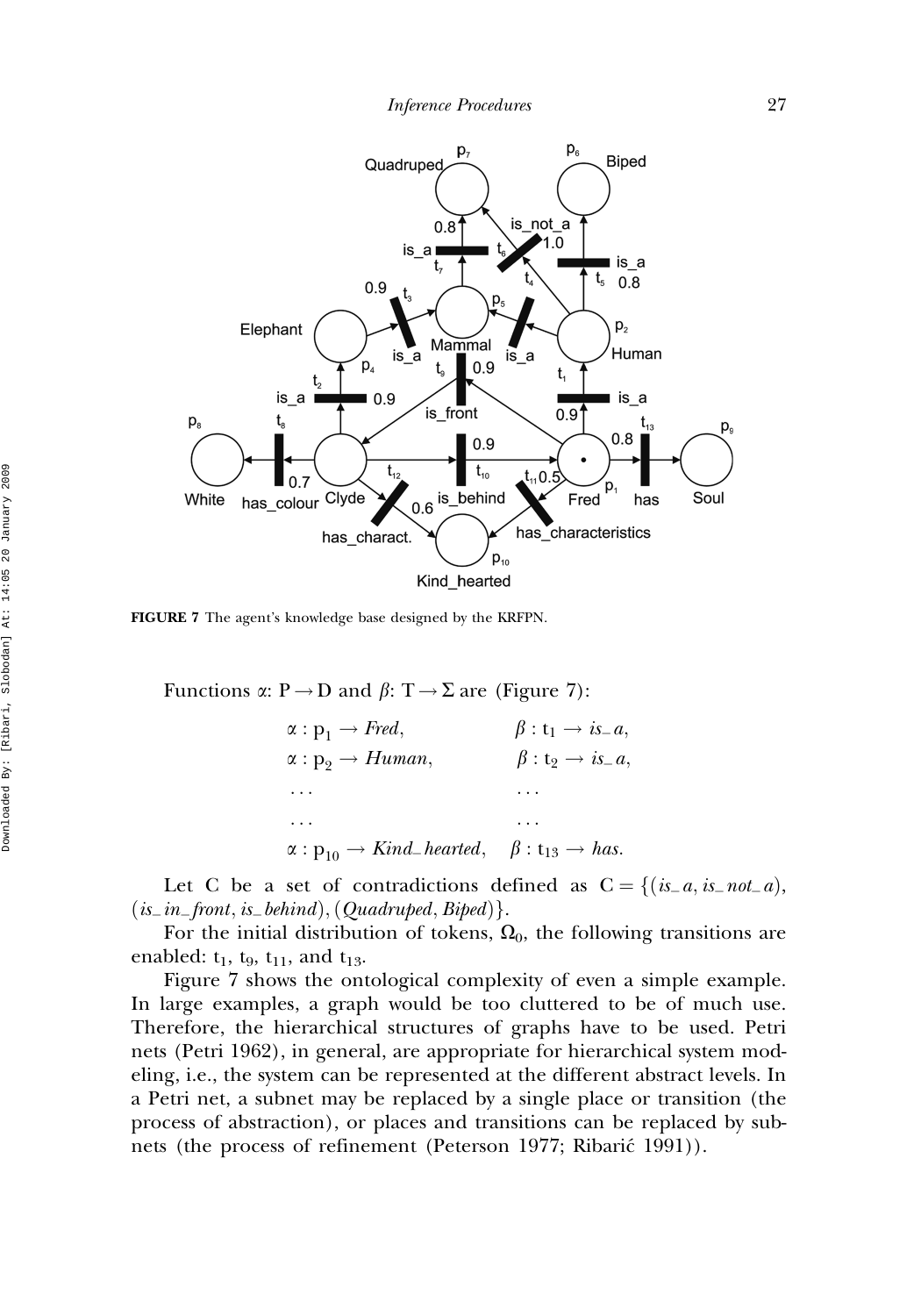# FUZZY INHERITANCE

Inheritance can be described as the process of determining the properties of a concept  $d_i \in D$ , by looking up the properties that are locally attached to the concept  $d_i$ . If such local information is not available (or is insufficient), the process will continue by looking up properties attached to the concepts that lie at higher levels in the conceptual hierarchy.

# K-Level Inheritance Tree

The inheritance procedure in the KRFPN is based on its dynamical properties and the determination of the inheritance set of the KRFPN. The inheritance set for the KRFPN is based on concepts similar to the reachability set of the ordinary Petri nets (PNs), where the reachability relationship is the reflexive, transitive closure of the immediately reachable relationship (Peterson 1981). In the PN, for the marking  $\mu$ , a marking  $\mu'$  is immediately reachable from  $\mu$  if there exists a transition  $t_i \in T$  that can be fired, and by firing a new marking  $\mu'$  is obtained. The reachability set is defined as the smallest set of all the reachable distributions of tokens stating for an initial distribution of tokens for the PN and recursively applying the firing of enabled transitions for immediately reachable distributions of tokens. The reachability set of the PN is graphically represented by a reachability tree.

The main differences between the inheritance set of the KRFPN and the reachability set of the PN (Peterson 1981) are as follows: (i) After firing all the enabled transitions for the distribution of tokens in the KRFPN, where the transitions are related to the elements in the subsets  $\Sigma_2$  and  $\Sigma_3$ , the created tokens at the corresponding output places have to be *frozen*. Recall that the elements in  $\Sigma_2$  and  $\Sigma_3$  are used to specify the properties and the nonhierarchical structuring, respectively. A frozen token in the output place is fixed and it cannot enable a transition; (ii) An inheritance tree, as a graphical representation of the inheritance set, is bounded by  $k+1$  levels, where k is a predefined number of levels. Such an inheritance tree is called a k-level inheritance tree; (iii) A k-level inheritance tree has the following additional types of nodes: a k-terminal node, a frozen node, and an identical node.

A *k*-level inheritance tree consists of nodes  $(p_j, c(m_i)), j = 1, 2, ..., n$ and  $i = 1, 2, \ldots, v$  where *n* is a cardinality of the set of places P, and  $0 \le v \le r$ , where r is a cardinality of the set of tokens M, and directed, labelled arcs. In order to simplify and make the notation uniform in the inheritance algorithm, the nodes in the tree are denoted by  $n$ -component vectors in the form  $\boldsymbol{\pi} = (\pi_1, \ \pi_2, \ldots, \pi_n)$ . Each component  $\pi_i$ ;  $i = 1, 2, \ldots, n$ of  $\pi$  is represented by an empty set  $\varnothing$  for  $\mu(p_i) = 0$ , i.e., there is no token(s)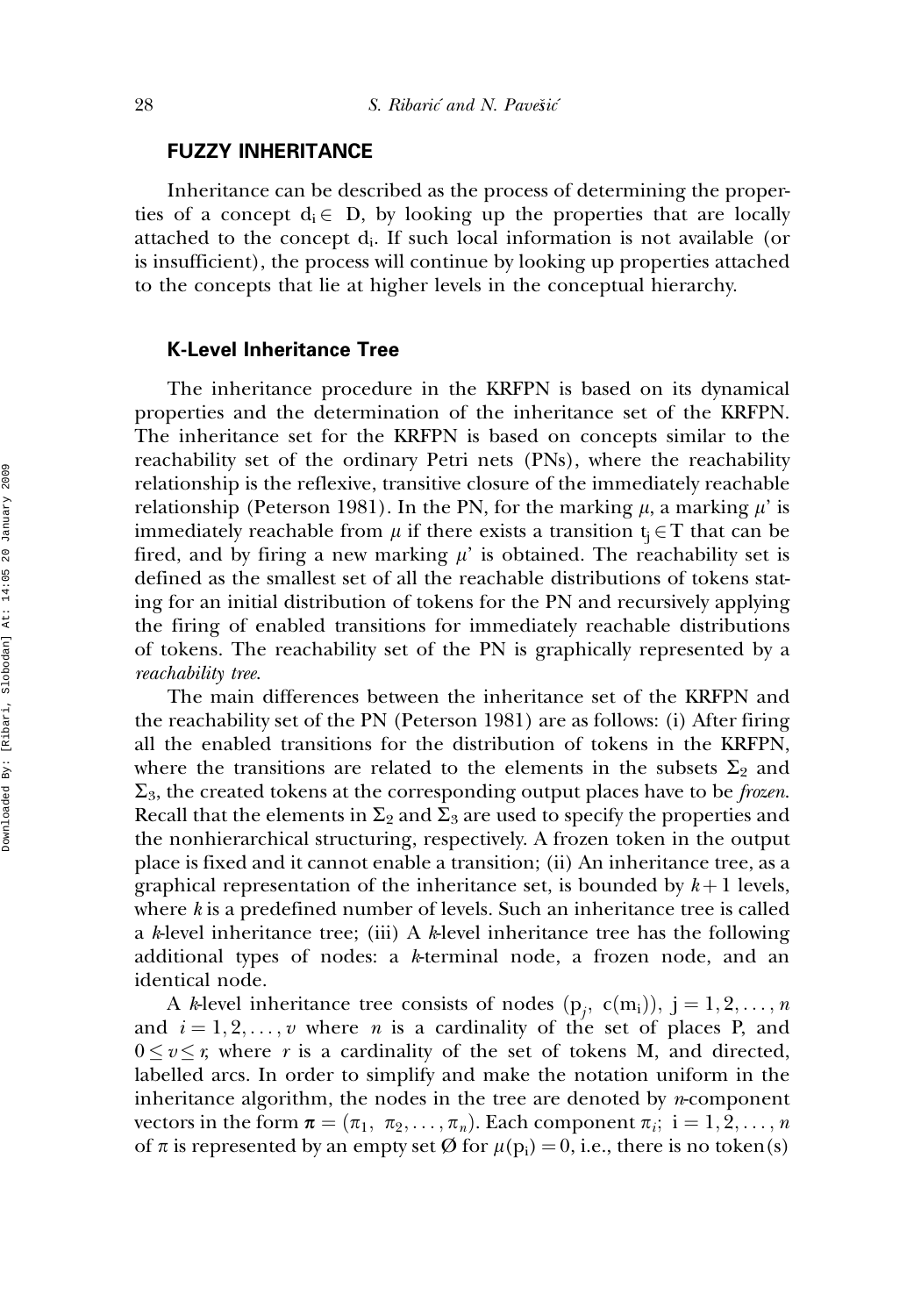at the place  $\mathbf{p_i}$ , or by a set  $\{c(m_k), \ldots, c(m_l), \ldots, c(m_s)\}\$ , where  $c(m_l)$  is the second component of the pair  $(p_i, c(m_l))$  and represents the value of the token  $m_l$  at the place  $p_i$ . The number of elements in the above set is  $\mu(p_i) \geq 1$ . The vector  $\pi$  is called the distribution vector, or simply the distribution.

The directed arcs in a k-level inheritance tree are labelled by  $t_i \in T$  and  $f(t_i)$ , where  $t_i$  denotes a fired transition and  $f(t_i)$  the value of its association function f, respectively. A directed labelled arc leads from the node at the *ith* level of the inheritance tree to the corresponding node at the  $i+1$ th level;  $i = 1,2, \ldots, k-1$ , where k is (pre)defined as the final level of the inheritance tree.

During the creation process of the k-level inheritance tree, each node is classified either as a frontier node, a terminal node, a k-terminal node, a frozen node, an identical node, a duplicate node, or an interior node. Frontier nodes are nodes that have not yet been processed. The special frontier node is a node that represents the initial distribution and is a root of the inheritance tree. The root node is a node at the zero-level of the inheritance tree. The frontier nodes are converted by the inheritance-tree algorithm to terminal, k-terminal, internal, frozen, duplicate, or identical nodes. A terminal node is a node corresponding to the dead distribution for which there are no enabled transitions. A k-terminal node is a node at the kth level of the inheritance tree. A frozen node corresponds to the distribution that is created by firing an enabled transition, which is related to (by means of a function  $\beta$ ) the elements from subsets  $\Sigma_2$  and  $\Sigma_3$ . The distributions obtained by firing such transitions become the frozen distributions. (A frozen token is fixed at the input place and cannot enable the transition). *Identical nodes* correspond to the distributions that have previously appeared in the tree, and for them the following is valid: Two nodes  $\pi_A$ and  $\pi_{\mathbf{B}}$  are identical if  $\pi_{Ai} \equiv \pi_{Bi}$ ;  $i = 1, 2, ..., n$ , where  $\pi_{Xi}$  represents the *ith* component of  $\pi_{\mathbf{X}}$ , where x is A or B. Duplicate nodes are nodes that have also previously appeared in the tree; they are not identical in the sense of  $n$ tuples  $\pi$ , but they have the same marking  $\mu$  (see a formal definition of the KRFPN): Two nodes A and B are duplicates if  $\mu_A = \mu_B$ , where  $\mu_X$  represents the marking; x is A or B. In other words, two nodes are duplicate nodes if they have an equal number of tokens in each corresponding place (regardless of the values of the tokens). An interior node is an already processed frontier node that is not classified as a terminal, a k-terminal, a frozen, an identical, or a duplicate node.

The inheritance-tree algorithm for the KRFPN is presented as follows:

**Input:** Initial distribution as a root of the k-level inheritance tree (a frontier node at the zero-level of the tree). The depth of the tree generation k;  $1 \leq k < \infty$ , and the threshold value  $\lambda \in [0,1]$ , which defines the firing threshold for each transition.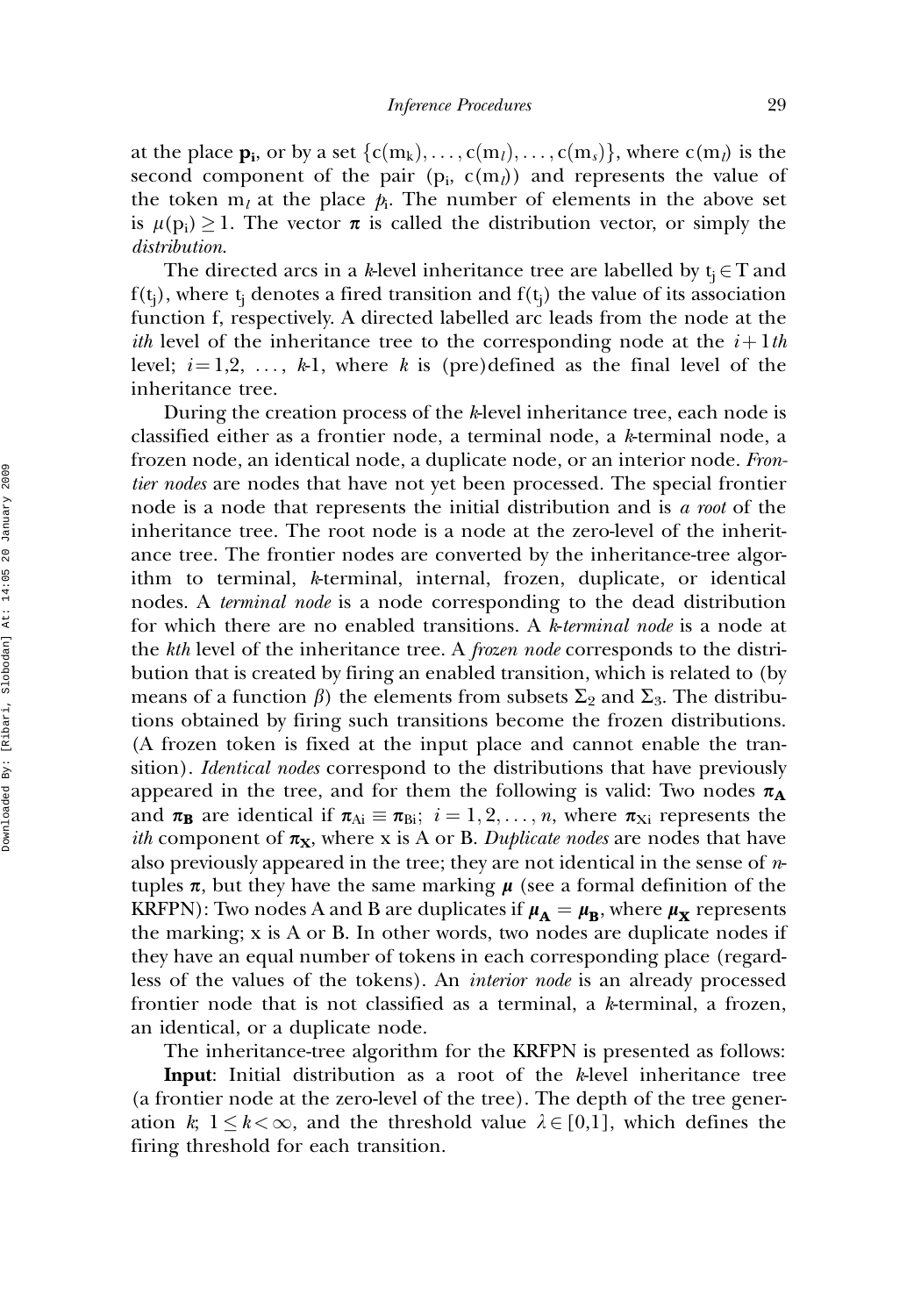**Output:** A k-level inheritance tree with all the nodes denoted as terminal, k-terminal, frozen, interior, identical, or duplicate.

Let  $\pi_{\mathbf{X}}$  be the frontier node to be processed.

**Step 1.** If there exists another node  $\pi_Y$  in the inheritance tree that is not a frontier node and  $\pi_{\mathbf{X}} \equiv \pi_{\mathbf{Y}}$ , the node  $\pi_{\mathbf{X}}$  is an *identical node*. Denote such a node by I.

If there exists another node  $\pi_{\mathbf{Z}}$  that is not a frontier node and  $\mu_{\mathbf{X}} = \mu_{\mathbf{Z}}$ , then the node  $\pi_X$  is a duplicate node. Denote such a node by D.

Step 2. If there are no enabled transitions for  $\pi_X$ , then  $\pi_X$  is a terminal node. Denote such a node by T.

If  $\pi_X$  lies at the kth level of the inheritance tree, then denote such a node as the *k*-terminal node  $(kT)$ .

**Step 3.** For all transitions t<sub>i</sub> that are enabled for  $\pi_X$ , create a new node  $\pi_{\mathbf{W}}$  in the inheritance tree. The components of  $\pi_{\mathbf{W}}$  are defined according to the firing rule of the KRFPN. An arc, labelled by  $t_i$ ;  $f(t_i)$ , is directed from node  $\pi_X$  to node  $\pi_W$ . After that, the node  $\pi_X$  is redefined as an *interior* node.

If  $\pi_{\mathbf{W}}$  is the result of firing a transition that corresponds to elements from  $\Sigma_2$  or  $\Sigma_3$ , then  $\pi_{\mathbf{W}}$  is declared as a frozen node. Denote such a node by F.

**Step 4.** If the node  $\pi_W$  is not classified as a frozen node, then it becomes a frontier node.

When all the nodes have been classified as terminal, k-terminal, duplicate, identical, frozen, or interior nodes, the algorithm stops.

### Example 4

Using this example, we illustrate the inheritance-tree algorithm. Let us suppose that the initial distribution of tokens for the KRFPN scheme depicted in Figure 7 is given by  $\Omega_0 = \pi_0 = (\{c(m_1) = 1.0\}, \emptyset, \ldots, \emptyset),$ i.e., the token  $m_1$  is initially at the place  $p_1$  and has a value 1.0, all other places are without tokens. Let  $k$  be the depth of the inheritance tree  $k = 3$  and the threshold level  $\lambda = 0.1$ .

**Input:**  $\pi_0 = (\{c(m_1) = 1.0\}, \emptyset, ..., \emptyset), k = 3, \lambda = 0.1.$ 

**Output:** An *l*-level inheritance tree  $(0 \le l \le k)$  with all the nodes denoted as terminal, k-terminal, frozen, interior, duplicate, and/or identical nodes.

The 3-level inheritance tree generated by the algorithm is shown in Figure 8.

The initial distribution of tokens  $\pi_0$  (node at the zero level) is a frontier node  $\pi_{\mathbf{x}}$ . There are enabled transitions as follows:  $t_1$ ,  $t_9$ ,  $t_{11}$ , and  $t_{13}$ . By firing the enabled transitions, the following nodes at the first level are created:  $\pi_{11}, \pi_{12}, \pi_{13}$ , and  $\pi_{14}$ . The nodes  $\pi_{12} = (\emptyset, \emptyset, \{0.9\}, \ldots, \emptyset)$ ,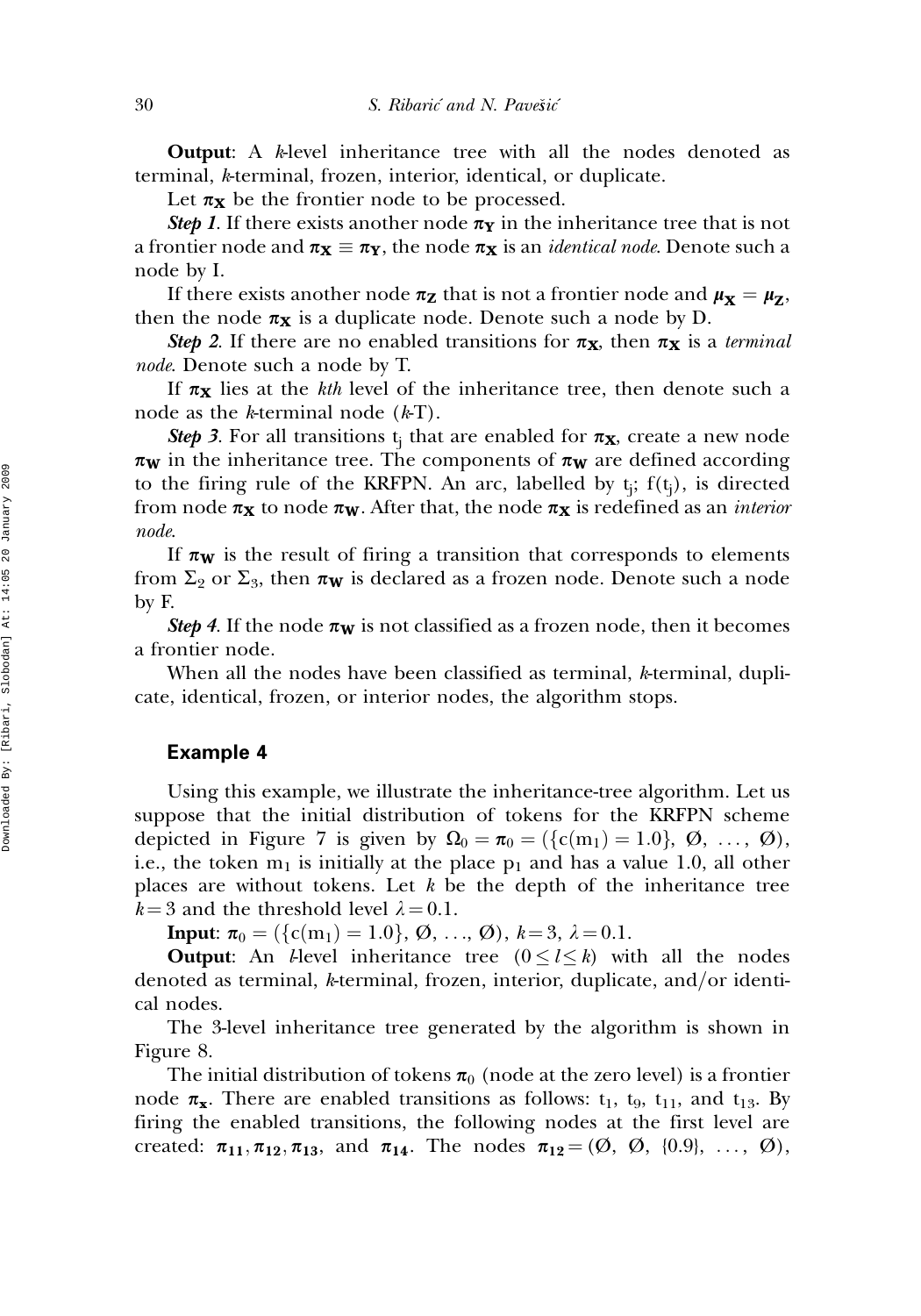

FIGURE 8 The 3-level inheritance tree for the KRFPN scheme depicted in Figure 7.

 $\pi_{13} = (\emptyset, \emptyset, \ldots, \{0.5\}),$  and  $\pi_{14} = (\emptyset, \emptyset, \ldots, \{0.8\}, \emptyset)$  are frozen nodes. Note that the nodes  $\pi_{13}$  and  $\pi_{14}$  are also terminal nodes. The node  $\pi_{11}$ becomes a frontier node and there are three enabled transitions:  $t_4$ ,  $t_5$ , and  $t_6$ . By firing the enabled transition  $t_4$ , the node  $\pi_{21}$  is generated. By firing the transitions t<sub>5</sub> and t<sub>6</sub>, the nodes  $\pi_{22}$  and  $\pi_{23}$  are generated at the second level. Both these nodes are terminal nodes. The node  $\pi_{21} = (\emptyset, \emptyset, \emptyset, \emptyset, \{0.9\}, \emptyset, \ldots, \emptyset)$  becomes a frontier node. The transition  $t_7$  is enabled, and after its firing, the node  $\pi_{31} = (\emptyset, \emptyset, \emptyset, \emptyset, \emptyset, \emptyset, \{0.72\},\)$  $(\emptyset, \emptyset, \emptyset)$  is obtained. The node  $\pi_{31}$  is a terminal node, and it is also a k-terminal node because the  $k = 3$  level of the inheritance tree is reached. Note that  $\pi_{31}$  is also a duplicate node because  $\mu_{31} = \mu_{23}$ .

#### Inheritance Assertion

By using the components of the k-level inheritance tree: a node at the level  $i-1$ , labelled arc, a node at the level i (successor of the node at level  $i-1$ ), the functions  $\alpha$  and  $\beta$ , a triplet named an *inheritance assertion* is formed.

For example, a node  $\pi_{11}$  at the level 1, a labelled arc  $t_4$ ;  $f(t_4) = 1.0$ , and the successor node  $\pi_{21}$  at the level 2, and  $\alpha(p_2) = Human$ ,  $\beta(t_4) = is_a$ , and  $\alpha(p_5) = Mammal$ , define the inheritance assertion: (Human is a Mammal). Note that the tokens are at the places  $p_2$  (for  $\pi_{11}$ ) and  $p_5$  (for  $\pi_{21}$ ).

The strength of the assertion is defined as the value of the token at the successor node, i.e., as a product of the token value at the node at level  $i-1$  and the value of the association function of the corresponding transition.

For example, the strength of the inheritance assertion (*Human* is a *Mammal*) is  $0.90 \times 1.0$ , where 0.90 is the value of the token at place  $p_2$ (see the distribution  $\pi_{11}$ ; Figure 8).

The *inheritance paths*, starting from the root node of the inheritance tree and finishing at the leaves of the tree (terminal node, k-terminal node, frozen node, identical node, duplicate node) represent sequences of the inheritance assertions. An inheritance path is interpreted as the conjunction of the inheritance assertions in which the redundant concepts connected by AND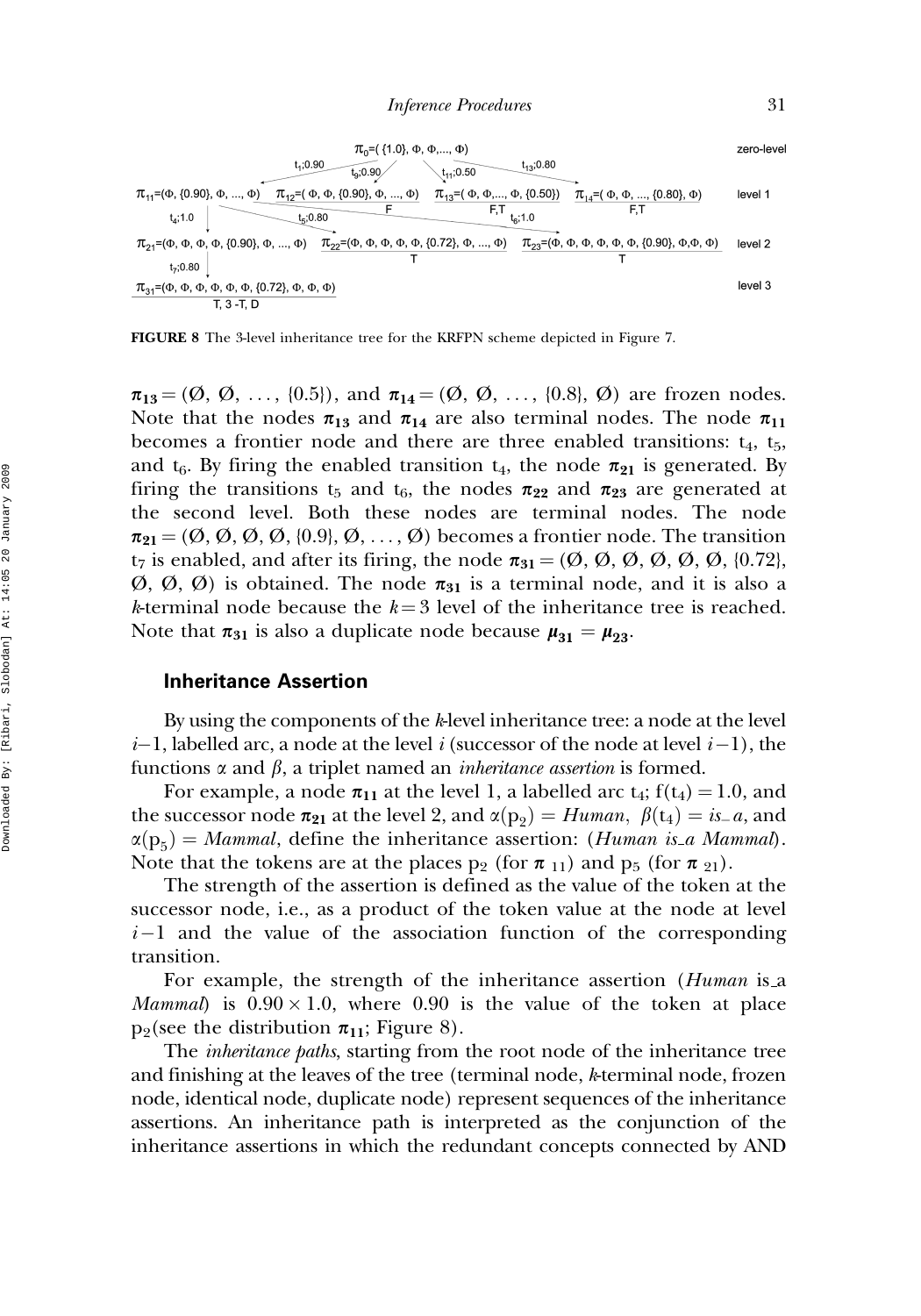are omitted. The strength of an inheritance path is defined by the value of the token at the node that is a leaf of the inheritance tree.

For example, the inheritance path defined from the root node  $\pi_0$  to the leaf node of the tree  $\pi_{22}$  (see Figure 8) is: Fred is a Human AND is a Biped. The strength of the inheritance path is 0.72.

In network-based knowledge representation schemes, there is the wellknown problem of the conflicting multiple inheritance (Touretzky 1986). The problem of the conflicting multiple inheritance in the KRFPN scheme is expressed as follows: Two inheritance paths, represented by sequences of the inheritance assertion, are in conflict if the same concept inherits the mutually contradictory elements from D, i.e.,  $d_k$  and  $d_n$ , where  $(d_k, d_n) \in C$ , C is a set of contradictions. Also, two inheritance paths are in conflict if the same concept inherits the concept/property  $\alpha(p_k) \in D$ , but in one inheritance path it inherits the concept/property by means of  $\beta(t_r) \in \Sigma$ , and in another by means of  $\beta(t_s) \in \Sigma$ , where  $\beta(t_r) = \sigma_r$ ,  $\beta(t_s) = \sigma_s$ , and  $(\sigma_r, \sigma_s) \in C$ .

To resolve the situations involving conflicting multiple inheritance in the KRFPN scheme, we used Touretzky's principle of inferential distance ordering PIDO (Touretzky 1986): In the situation of conflicting multiple inheritance, a concept inherits the property of the nearer individual (concept) or class. "Nearer" is defined as follows: Concept or class A is "nearer" to class B than to class C if A has an inheritance path through B to C. In many cases, the inferential distance ordering fails and reports an ambiguity (for example, see the well-known Quaker's problem) because it is based on a measure of ''betweenness.'' In such situations, in the KRFPN scheme, the concept inherits the property for which one can find the more direct inheritance path, i.e., the shorter path. If two or more inheritance paths have the same length the concept inherits property that corresponds to more strength in the inheritance path.

### Inheritance Algorithm

The inheritance algorithm for the KRFPN is presented as follows:

**Input:** A concept of interest  $d_i \in D$ , the depth of the inheritance k;  $0 \leq k < \infty, \lambda \in [0,1].$ 

**Output:** The properties of the concept  $d_i \in D$ , obtained by looking up the properties locally attached to the concept  $d_i$ , and the properties attached to the concepts that lie at higher levels in the conceptual hierarchy. The properties are expressed by means of semantic interpretations of the inheritance paths.

**Step 1.** For a given concept of interest  $d_i \in D$ , by using the inverse function  $\alpha^{-1}$ , find the corresponding place  $p_k$ :

$$
\alpha^{-1}:\mathbf{d_i}\rightarrow \mathbf{p_k}.
$$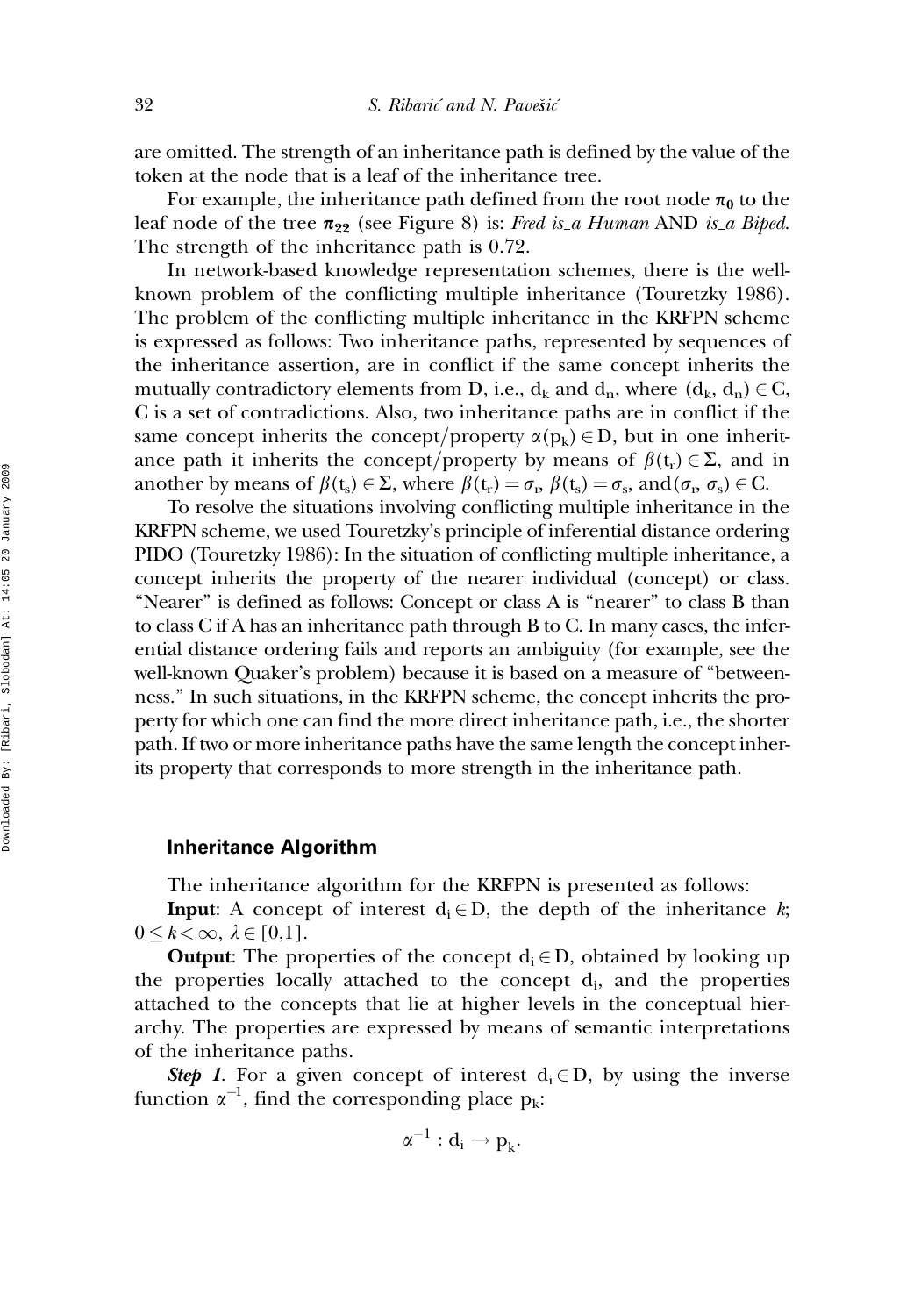If  $d_i \notin D$ , stop the algorithm and send the message: " $d_i$  is an unknown concept.''

**Step 2.** Define the initial marking  $\boldsymbol{\mu}_0 = (\mu_1, \mu_2, \dots, \mu_n)$ , where for  $j = 1$ ,  $2,\ldots,n$ 

$$
\mu_j = \begin{cases} 1 & \text{for } j = i \\ 0 & \text{for } j \neq i. \end{cases}
$$

**Step 3.** Define the initial distribution of tokens  $\Omega_0 = \pi_0 =$  $(\mathcal{O}, \mathcal{O}, \mathcal{O}, \ldots \{(\mathbf{p_j}, \mathbf{c(m_1)}\}, \ldots, \mathcal{O}, \mathcal{O})$  and set  $\mathbf{c(m_1)} = 1.0$ .

**Step 4.** For the initial distribution of tokens  $\Omega_0 = \pi_0$  construct k levels of the inheritance tree.

Step 5. By using the elements of the inheritance tree: a node at level  $i-1$ , a labelled arc, a corresponding node at level i, and the functions  $\alpha$ and  $\beta$ , form the inheritance assertions.

Step 6. Find the inheritance paths, starting from the root node of the inheritance tree and finishing at the leaves of the inheritance tree. Determine the strengths of each inheritance path.

Step 7. If there are situations involving conflict due to the conflicting multiple inheritance, use the inferential distance ordering concept PIDO or (if that fails) make a decision on the basis of the more direct inheritance path. If two or more inheritance paths have the same length the concept inherits the property that corresponds to the stronger path. On the basis of the above criteria, remove the inheritance assertion that is the source of conflict and all the inheritance assertions that follow it.

### Example 5

For the knowledge base represented in Figure 7 infer the properties of the concept Fred (with the depth of inheritance  $k = 3$ ),  $\lambda = 0.1$ . A set of contradictions  $C = \{(is\_a, is\_not\_a), (is\_in\_front, is\_behind\_of), (Biped, Quadruped)\}.$ 

**Input:** Fred  $\in$  D,  $k = 3$ ,  $\lambda = 0.1$ .

**Step 1.**  $\alpha^{-1}$ : Fred  $\rightarrow$  p<sub>1</sub>.

**Step 2.** The initial marking is  $\mu_0 = (1, 0, 0, 0, 0, 0, 0, 0, 0, 0)$ .

Step 3. The initial distribution of tokens is X<sup>0</sup> ¼ p<sup>0</sup> ¼ ({(p1, c(m1)}, Ø, Ø,  $\varnothing, \ldots, \varnothing, \varnothing$  and  $c(m_1) = 1.0$ .

Step 4. The inheritance tree is shown in Figure 8.

Step 5. The inheritance assertions are (see Figure 8): Level 1:

Fred is a Human;  $(\alpha(p_1) \ \beta(t_1) \ \alpha(p_2))$ ; (strength = 0.90) Fred is in front Clyde;  $(\alpha(p_1) \ \beta(t_9) \ \alpha(p_3))$ ; (strength = 0.90) Fred has characteristic Kind hearted;  $(\alpha(p_1) \beta(t_{11}) \alpha(p_{10}))$ ; (strength = 0.50)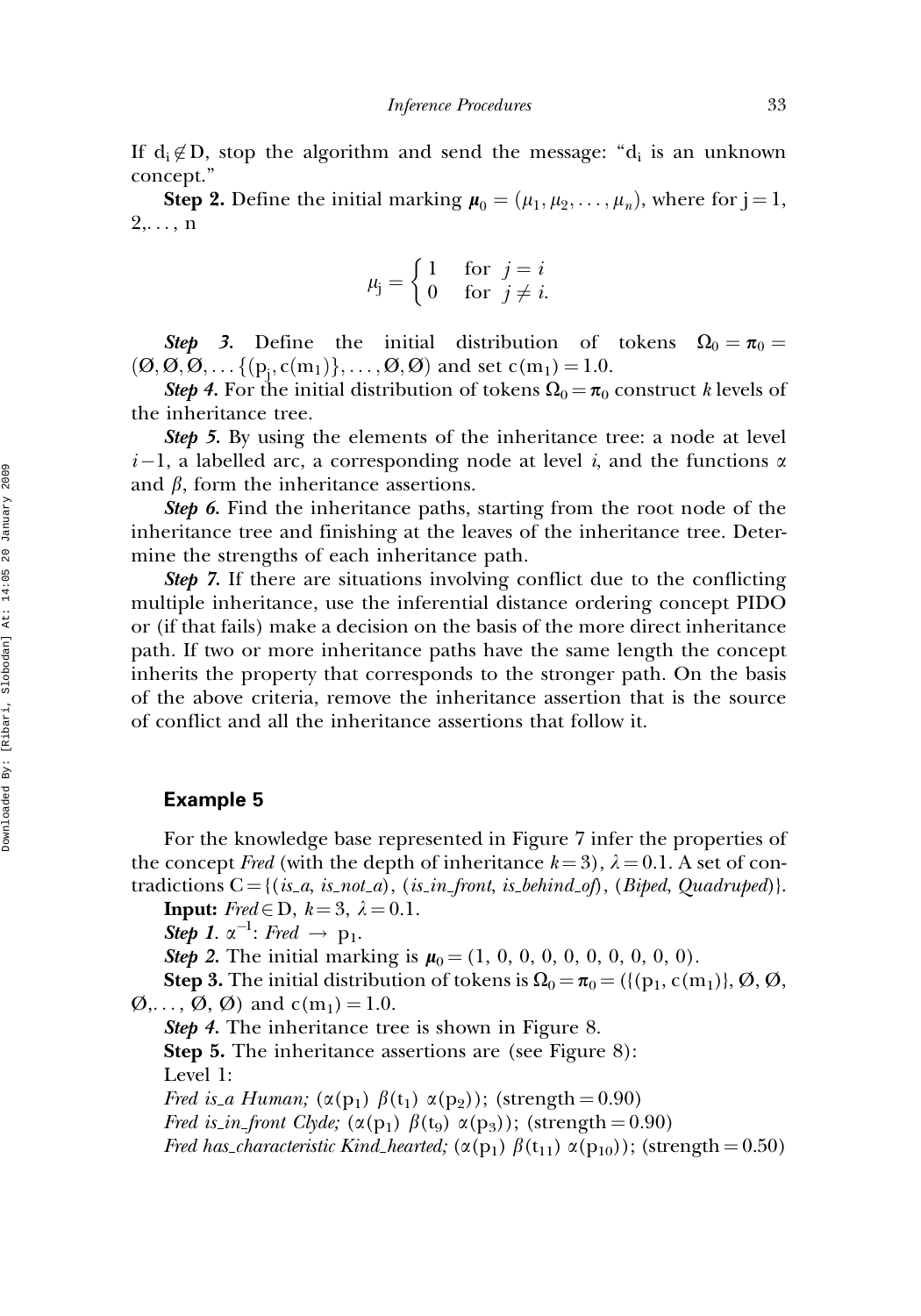Fred has Soul;  $(\alpha(p_1) \beta(t_{13}) \alpha(p_9))$ ; (strength = 0.80) Level 2: Human is a Mammal;  $(\alpha(p_2) \beta(t_4) \alpha(p_5))$ ; (strength = 0.90) Human is a Biped;  $(\alpha(p_2) \beta(t_5) \alpha(p_6))$ ; (strength = 0.72) Human is\_not\_a Quadruped;  $(\alpha(p_2) \beta(t_6) \alpha(p_7))$ ; (strength = 0.90) Level 3: *Mammal is a Quadruped;* ( $\alpha$ ( $p_5$ )  $\beta$ ( $t_7$ )  $\alpha$ ( $p_7$ )); (strength = 0.72) Step 6. The inheritance paths and their interpretations are:

- (i) Fred is a Human AND is a Mammal AND is a Quadruped; (0.72)
- (ii) Fred is a Human AND is a Biped;  $(0.72)$
- (iii) Fred is a Human AND is not a Quadruped;  $(0.90)$

(iv) Fred is in front Clyde;  $(0.90)$ 

(v) Fred has a Soul; (0.80)

(vi) Fred has characteristic Kind hearted; (0.50).

**Step 7.** According to the elements of the set of contradictions C and the definition of the contradiction, the inheritance paths (i) and (ii) generate contradictions because (*Biped, Quadruped*)  $\in$  C. The paths (i) and (iii) introduce a conflicting multiple inheritance due to  $(is_a, is_{\text{not-}a}) \in C$ . There is an ambiguity about the above inheritance paths: Is Fred a quadruped or a not?

To resolve the ambiguity caused by the inheritance paths (i) and (iii), the PIDO concept is used. Conflict due to the inheritance paths (i) and (ii) is solved on the basis of the more direct inheritance path: The inheritance path (i) is a path from the concept Fred through the concepts Human and *Mammal* to the concept *Quadruped*, and simultaneously there is the inheritance subpath Human is a not Quadruped.

The result of resolving the conflict situation on the basis of the PIDO and a more direct inheritance path is:

Fred is a Human AND is a Mammal;  $(0.90)$ Fred is a Human AND is a Biped;  $(0.72)$ Fred is a Human AND is not a Quadruped; (0.90) Fred is in front Clyde;  $(0.90)$ Fred has Soul; (0.80) Fred has characteristic Kind hearted; (0.50).

Therefore, the inheritance process resulted in the following statements: Fred is a human and a biped, he has a soul, and he is kind-hearted.

The strength attached to each inheritance path has to be interpreted as the confidence of the statement. With reference to Table 1, for instance, the statement: Fred is a Human AND is a Mammal;  $(0.90)$  is interpreted as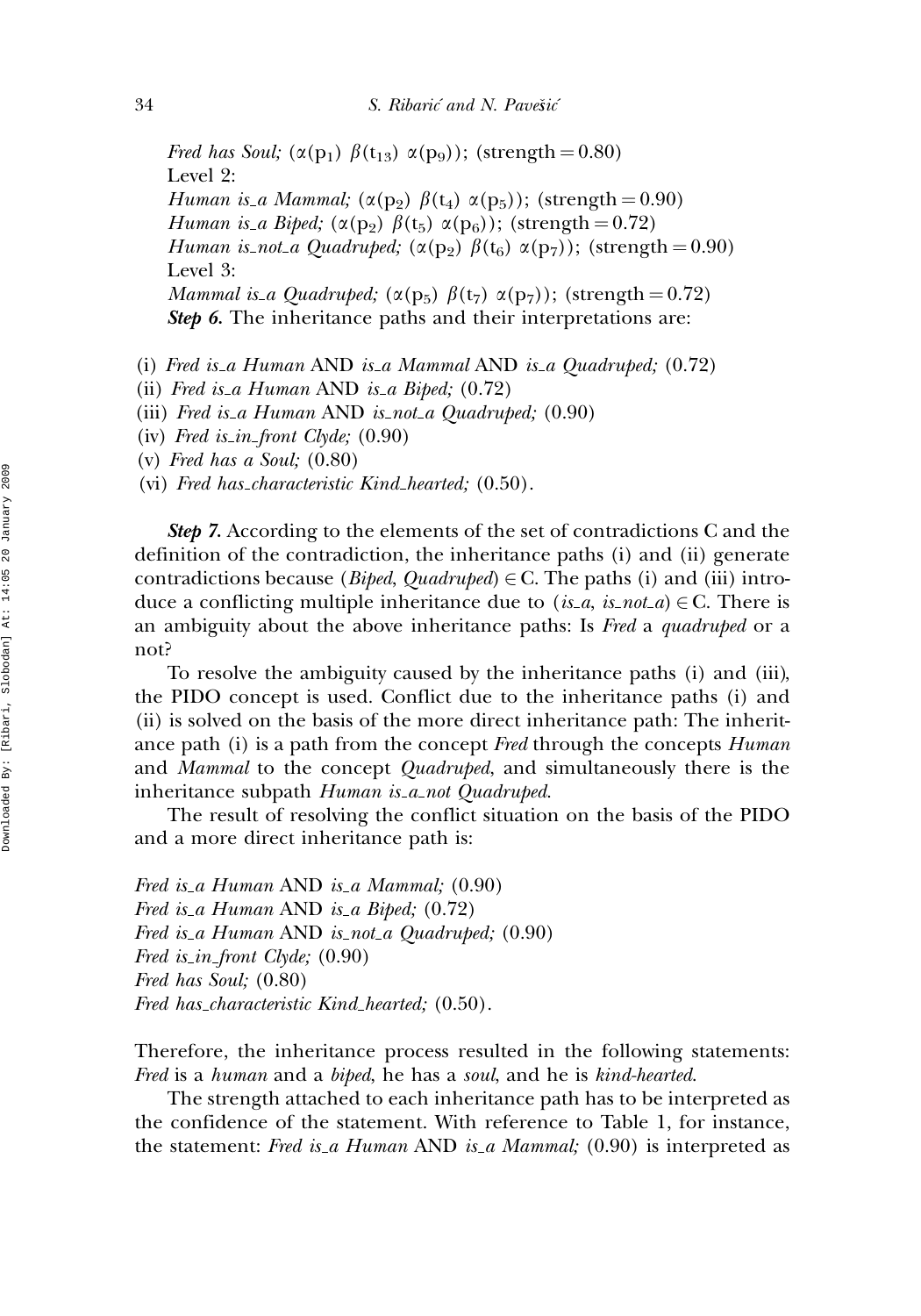very true, while the statement Fred has characteristic Kind hearted; (0.50) is interpreted as moderately true.

# FUZZY RECOGNITION

The fuzzy recognition in the KRFPN can be described as follows:

Initialization: A set of the properties S of an unknown concept X is given, where it is not necessary that  $X \in D$ .  $S = S_1 \cup S_2$ , where  $S_1$  is a set consisting of pairs  $(s_i, a_i)$ , where  $s_i$  can be an element of a set of concepts D and  $a_i \in [1, 0]$  is the degree of a user's assurance that the unknown concept X has the property s<sub>i</sub>. In this case the function  $\alpha^{-1}$  is defined for s<sub>i</sub>, but if  $s_i \notin D$ , then the function  $\alpha^{-1}$  is not defined for s<sub>i</sub>. The elements in S<sub>2</sub> have the form (*relationship*,  $(s_i, a_i)$ ). Usually the relationship is from  $\Sigma_3$  and allows recognition based on the relative spatial position of concepts, but in general it is possible that *relationship* is not an element of  $\Sigma$ , because we deal with unknown concepts. Specify the threshold value  $\lambda \in [0, 1]$ .

Action: Search for the concept in the KRFPN that best matches the properties in the set S. The search is based on local properties and the properties that are inherited from the higher levels of the knowledge base.

The recognition-inference procedure in the scheme KRFPN is based on an inverse scheme -KRFPN and a slightly modified definition of the enabled transition, as well as a modification of the association function c. The inverse  $-KRFPN = (-FPN, \alpha, \beta, C)$  is obtained by interchanging the positions of the input I and the output O functions in the 10-tuple that defines an FPN:

$$
-FPN = (P, T, O, I, M, \Omega, \mu, f, c_r, \lambda),
$$
\n(3)

where a modified association function  $c_r$  is defined as mapping:  $M \rightarrow [-1, 1]$ .

The main reason for the modification of the association function c is the existence of elements in  $\Sigma$  that have the forms of an exception or a negation of a property (for example,  $is\_not\_a$ ). The modification of the association function c is also reflected in the execution of the  $-KRFPN$ . Firing an enabled transition  $t_i$  in the  $-KRFPN$  (where  $t_i$  corresponds to an exception in the original scheme) results in a new value of the token at the output place (Figure 9):

 $c_r(m_k) = -c_r(m_i)f(t_i)$ , where  $c_r(m_i)$  is the value of the token at the input place  $p_i \in I(t_i)$  and  $f(t_i)$  is the degree of truth of the relation assigned to the transition  $t_i \in T$ . Such a token is graphically represented by the symbol  $\circ$  (see Figure 9).

Figure 9 illustrates the firing of such a transition and applying this modification of the association function. The initial marking is  $\mu_0 = (1, 1, 1)$ 0) and the initial distribution of the tokens is  $\Omega_0 = \{m_1\}$ ,  $\emptyset$ ; c<sub>r</sub>(m<sub>1</sub>) = 1.0;  $f(t_i) = 0.8$ ;  $\lambda = 0.1$ ; and the transition t<sub>i</sub> is enabled. After firing the enabled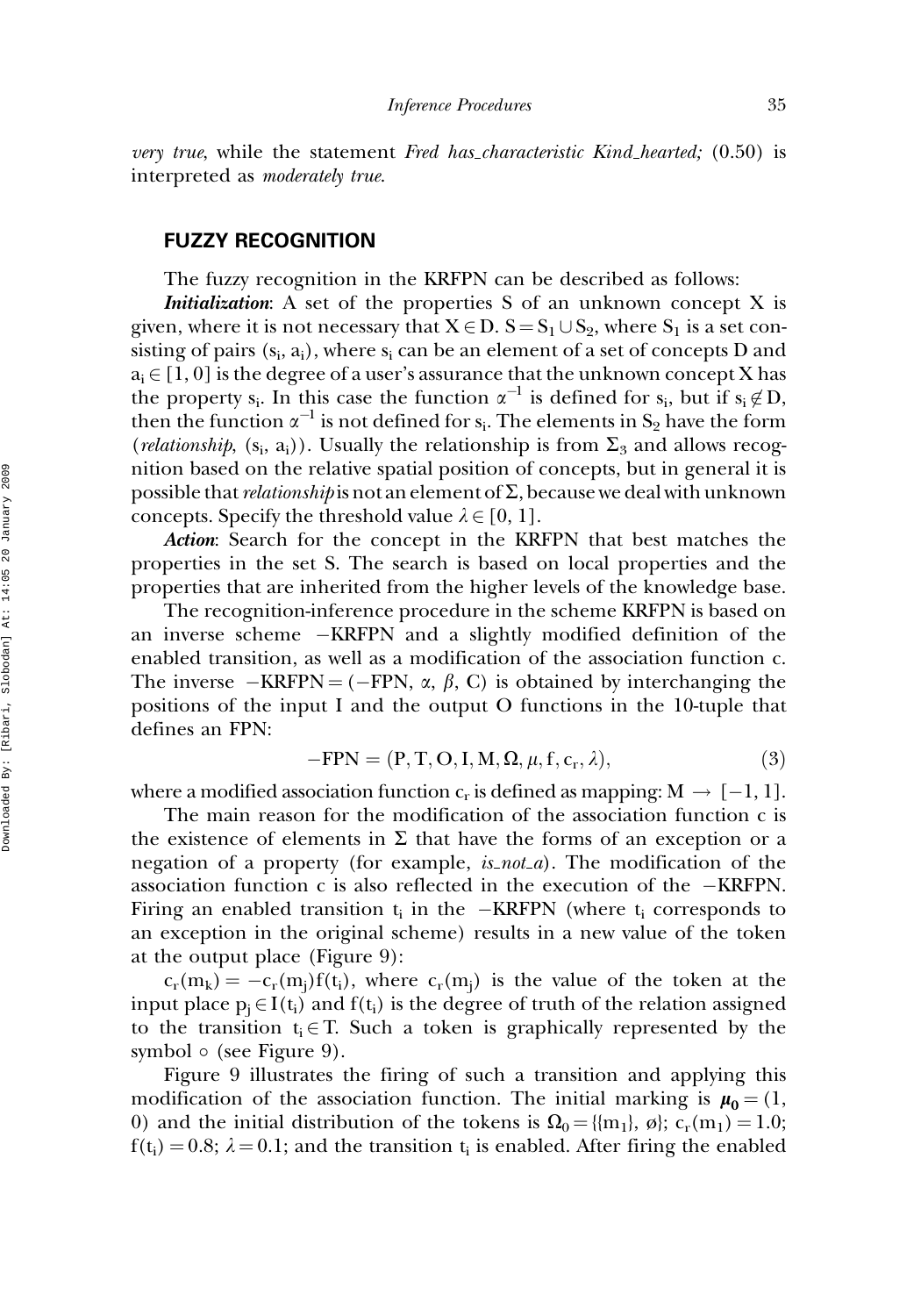

FIGURE 9 Firing an enabled transition that corresponds to an exception. (a) Before firing; (b) after firing:  $c_r(m_2) = -c_r(m_l)f(t_i) = -0.8$ .

transition t<sub>i</sub> a new marking,  $\mu' = (0, 1)$ , is obtained. The token in the output place has the value  $c_r(m_2) = -c_r(m_1)f(t_i) = -0.8$ .

The existence of the tokens with negative values in the  $-KRFPN$  also requires a redefinition of the enable transition:

- (a) if the values of the tokens,  $c_r(m_i) > 0$ , j = 1, 2, ...,  $k \le m$ , exceed the threshold value  $\lambda \in [0, 1]$ , the corresponding transition is enabled.
- (b) if the values of the tokens  $c_r(m_i) < 0$ ,  $j = 1, 2, \ldots, k \le m$ , the corresponding transition is enabled when  $|c(m_i)|$  exceeds the threshold value  $\lambda \in$  $|x|$  denotes the absolute value of x.

The reachability set of the  $-KRFPN$ , called the recognition set, with an initial marking  $\mu_0$  and initial distributions of the tokens  $\Omega_0$ , is defined in a similar way to the inheritance set of the KRFPN, except for two important differences:

- (c) the modification of the firing rule mentioned above is used;
- (d) the transitions corresponding to relations in the subset  $\Sigma_3$  cannot be fired regardless of the states of their input places.

A graphical representation of a recognition set is called the recognition tree.

For properties having the form (*relationship*,  $(s_i, a_i)$ ), by means of selective firing (i.e., firing of the enabled transition corresponding to the specific relationship), the *recognition subtree* is obtained. Note that after firing the selected transition, the token at the output place is frozen and all the subsequent firings are disabled. A subtree consists of two nodes: the initial and the terminal. There are two exceptions in the construction of a recognition sub-tree in relation to the construction of a recognition tree:

- (e) if the selected transition has the form of an exception or a negation of a property, then the value of the token in the output place is positive, i.e.,  $c_r(m_k) = |c_r(m_j) \cdot f(t_i)|;$
- (f) the restriction expressed in (d) does not hold.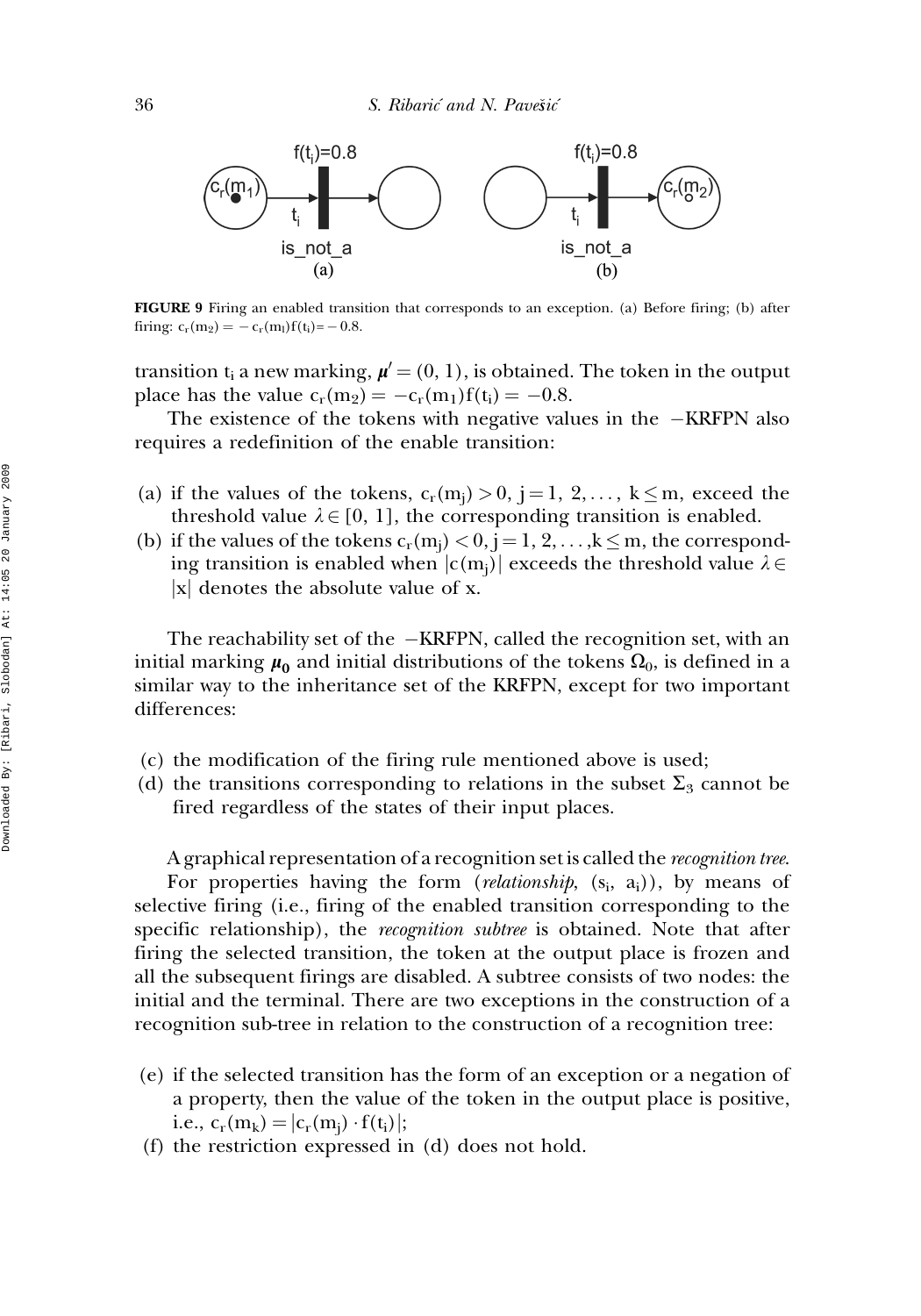#### Recognition Algorithm

The recognition-inference algorithm for the KRFPN is presented as follows:

*Input*: A set of properties S of an unknown concept and a depth of search L,  $(1 \leq L \leq \text{Deep} \leq \infty;$  where *Deep* is the maximum depth of the search), expressed by levels of the recognition tree are given. The threshold value  $\lambda$  is selected (usually  $\lambda$  is chosen to be small enough, for example,  $0.1$ ).

**Output:** A concept from D that best matches the unknown concept X described by the set of properties S.

Step 1. For the scheme KRFPN find the inverse scheme -KRFPN.

**Step 2.** For all  $(s_i, a_i) \in S_1$ ;  $s_i \in D$  and  $a_i \in [0,1]$ ,  $i = 1, 2, ...,$ length  $\leq$  Card(S<sub>1</sub>), where Card denotes a cardinality of a set, by means of the inverse function  $\alpha^{-1}$ :  $s_i \rightarrow p_j$ , determine the places  $p_j$ ,  $0 < j = b \le n$ . Each such place  $p_i$  becomes a place with a token ( $p_i$ ,  $c_r(m_i)$ , where the token value  $c_r(m_i)$  is  $a_i$ . It defines b initial markings and initial token distributions. The initial markings are the root nodes of the recognition trees (nodes at level  $l = 0$ ). The initial token values  $c(m_i)$ ; i = 1, 2, ..., b are determined by the degrees of assurance a<sub>i</sub>;  $i = 1, 2, \ldots, b.$ 

**Step 3.** For all the elements in  $S_2$  that have the form (*relationship*,  $(s_i, a_i)$ ), using the inverse functions, determine the initial markings and selective transitions for the construction of the recognition subtrees:  $\alpha^{-1}(s_i) = p_j$ and  $\beta^{-1}$  (*relationship*) =  $\tau$   $\subset$  T.

From the set  $\tau$  select such a  $t_i$  for which  $p_j \in I(t_i)$  in the  $-KRFPN$ . Put the token into a place  $p_i$  – this is the initial marking of the subtree. The initial token value is determined on the basis of the user's specification of a degree of assurance for the concept  $a_i$ :  $c_r(m_i) = a_i$ . If there is no such a  $t_i$  for which  $p_i \in I(t_i)$ , the selective transition does not exist.

**Step 4.** Find L levels of all the recognition trees for b initial markings and initial token distributions.

Step 5. Find the recognition subtrees defined in Step 3.

**Step 6.** For each recognition tree, for levels  $l = 1, 2, \ldots, L$ , compute the sum of the nodes (represented as vectors  $\pi$ ):

$$
\pmb{z}^k = \sum_{i=1}^p \pmb{\pi}^k_i,
$$

where  $\dot{p}$  is the number of nodes in the kth recognition tree.

**Step 7.** Compute the total sum of all the nodes for all the recognition trees: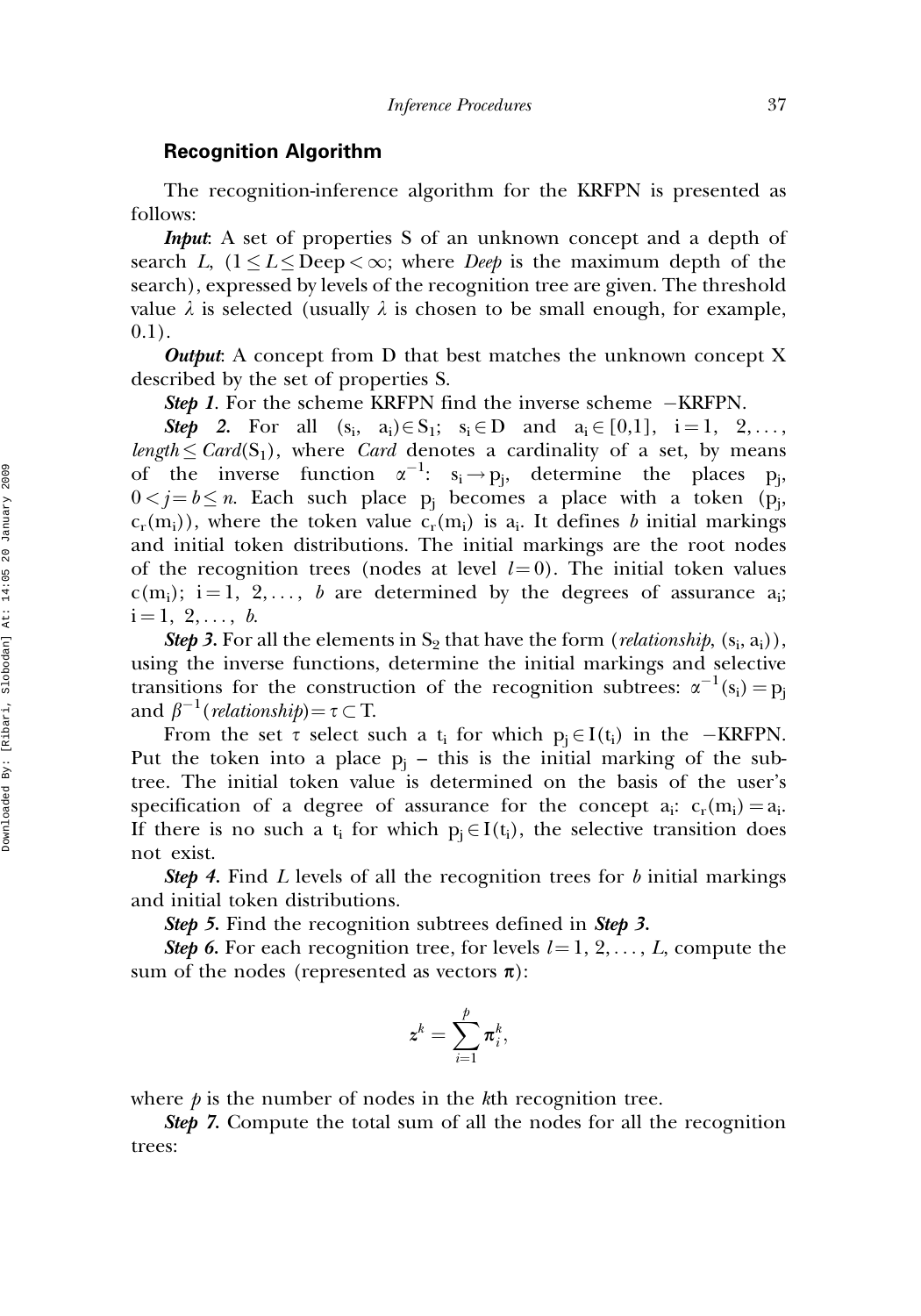$$
\mathbf{Z}=\sum_{k=1}^b z^k,
$$

where  $b$  is the number of all the recognition trees.

Step 8. Compute the sum of the terminal nodes for all the recognition subtrees:

$$
\pmb{A} = \sum_{j=1}^r \pmb{\pi}_{sj},
$$

where r is the number of all the recognition subtrees and  $\pi_s$  is the terminal node of a subtree.

Step 9. Compute the sum  $\mathbf{E} = \mathbf{Z} + \mathbf{A}$ , where  $\mathbf{E} = (\mathbf{e}_1, \mathbf{e}_2, \dots, \mathbf{e}_n)$ . **Step 10.** Find:

$$
i^* = \arg \max_{i=1,\dots, e_i}
$$

(Note: In the case that there are several indexes i for which the same maximal value of  $\{e_i\}$  is obtained create the set  $I^* = \{i_1^*, i_2^*, \dots, \}$ .

**Step 11.** Select p<sub>i</sub>, for every  $i_k^*$ ,  $k = 1, 2, ..., |\mathbf{I}^*|$ ,  $k = 1, 2, ..., |\mathbf{I}^*|$  where  $i = i_k^*$ , from the set P, and find all  $d_k \in D$  using the function  $\alpha: p_i \to d_k$ . The concept(s)  $d_k$ , where  $k=1$ , or  $k=1$ , 2,...,  $|I^*|$ , is(are) the best match(es) to the unknown concept X described by the set of properties S.

### Example 6

Let us suppose that the unknown concept X is described by the following set of properties:  $S = S_1 \cup S_2$ , where  $S_1 = \{ (Quadruped,$ 0.9),(White, 0.6),(Kind\_hearted, 0.5),(Royal\_pet, 1.0)}, and  $S_2 = \{(is\_on, (Earth,$  $(1.0)$ , (is behind, (Fred,  $(0.8)$ ). Find the concept in the KRFPN knowledge base (Figure 7) that best matches the unknown concept X, for  $L = 3$  levels of the recognitions trees and  $\lambda = 0.1$ .

**Step 1.** The inverse graph  $-KRFPN$  is shown in Figure 10(b). (For easy reference the graph of the original scheme is repeated in Figure  $10(a)$ ).

Step 2.

$$
s_1 = Quadruped \in D, \alpha^{-1}(Quadruped) = p_7,
$$
  
\n
$$
s_2 = White \in D, \alpha^{-1}(White) = p_8,
$$
  
\n
$$
s_3 = Kind\_hearted \in D, \alpha^{-1}(Kind\_hearted) = p_{10},
$$

 $s_4 = Royal{\text{-}}pet \notin D$ , a function  $\alpha^{-1}$  is not defined.

The initial markings are:  $\pi_0^1 = (0, 0, 0, 0, 0, 0, 0, 0, 0, 0)$ ,  $\pi_0^2 = (0, 0, 0, 0, 0, 0)$  $0, 0, 0, 0.6, 0, 0), \pi_0^3 = (0, 0, 0, 0, 0, 0, 0, 0, 0.5).$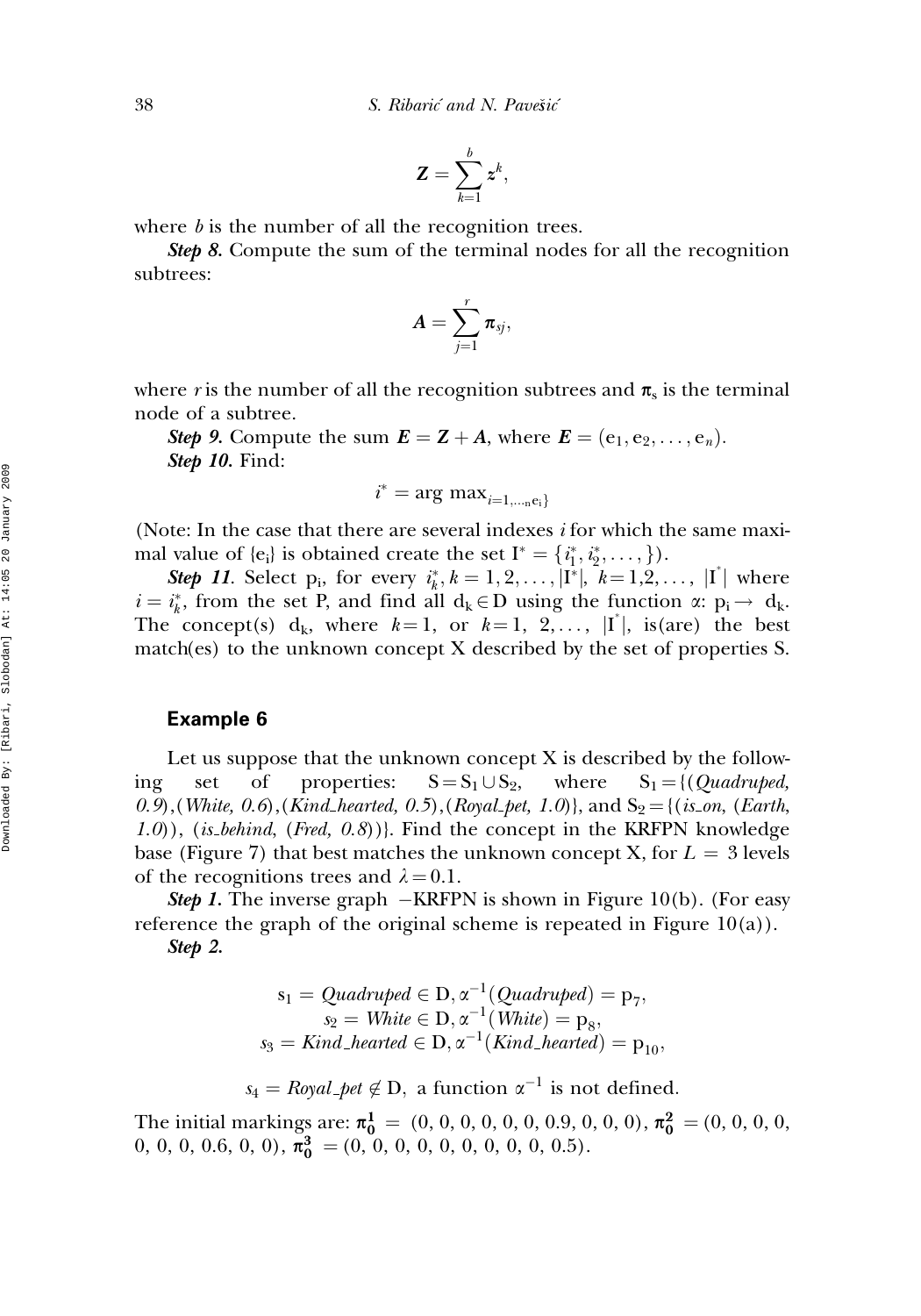

FIGURE 10 The KRFPN and  $-KRFPN$  inverse scheme (Example 3). (a) The KRFPN scheme; (b) the  $-KRFPN$  inverse scheme.

**Step 3.** For (is behind, (Fred, 0.8)),  $\beta^{-1}$  (is behind) = {t<sub>10</sub>} and  $\alpha^{-1}$ (Fred) = p<sub>1</sub>, and p<sub>1</sub>  $\in$  I(t<sub>10</sub>) in the -KRFPN, the initial marking  $\pi_{0s}$  for a subtree is  $\pi_{0s} = (0.8, 0, 0, 0, 0, 0, 0, 0, 0, 0)$ . The selected transition that will be fired is t<sub>10</sub>. For (*is\_on*; (*Earth*, 1.0)) the functions  $\alpha^{-1}$  and  $\beta^{-1}$  are not defined.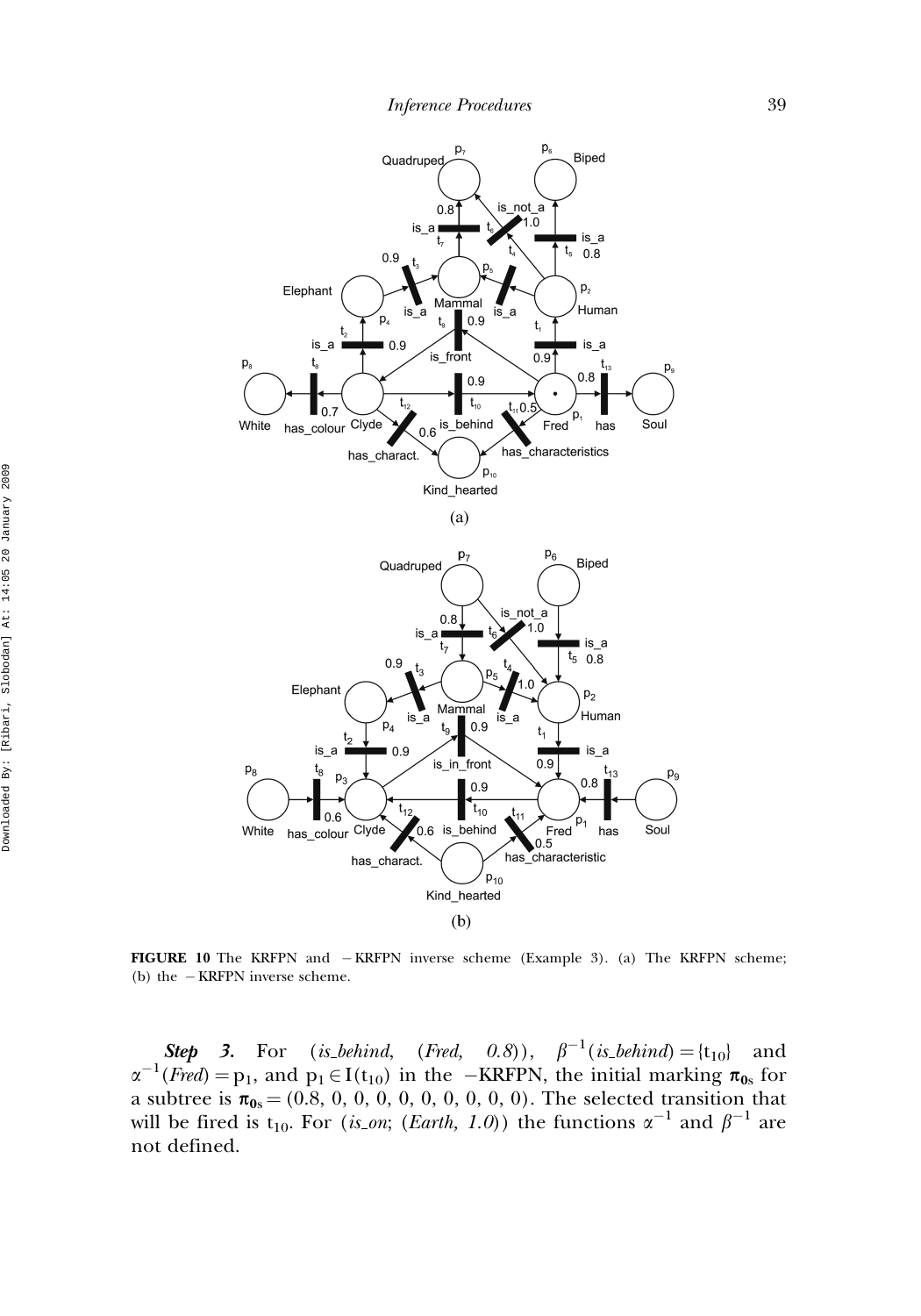

FIGURE 11 The recognition trees and the recognition subtree. (a) Recognition trees; (b) the recognition subtree.

Step 4. Recognition trees  $k = 1, 2, 3$ ; ( $b = 3$ ) for the depth of the search  $L = 3$  are shown in Figure 11(a).

Step 5. The recognition subtree is shown in Figure 11(b).

Step 6. Compute  $\boldsymbol{z}^k = \sum^{p}$  $i=1$  $\pi_i^k; k = 1, 2, 3:$ 

For recognition tree 1, the nodes are (Figure  $11(a)$ ):

$$
\pi_1^1 = (0, 0, 0, 0, 0.72, 0, 0, 0, 0, 0); \; \pi_2^1 = (0, -0.9, 0, 0, 0, 0, 0, 0, 0, 0);
$$

$$
\pi_3^1 = (0, 0.72, 0, 0, 0, 0, 0, 0, 0, 0); \pi_4^1 = (0, 0, 0, 0.64, 0, 0, 0, 0, 0, 0);
$$

$$
\pi_5^1 = (-0.81, 0, 0, 0, 0, 0, 0, 0, 0, 0); \ \pi_6^1 = (0.64, 0, 0, 0, 0, 0, 0, 0, 0, 0);
$$

$$
\begin{aligned}\n\pi_7^1 &= (0, 0, 0.58, 0, 0, 0, 0, 0, 0, 0), \text{ and their sum is } \mathbf{z}^1 \\
&= (0, 0, 0, 0, 0.72, 0, 0, 0, 0, 0) + (0, -0.9, 0, 0, 0, 0, 0, 0, 0) \\
&\quad + \cdots + (0, 0, 0.58, 0, 0, 0, 1, 0, 0, 0) \\
&= (-0.17, -0.18, 0.58, 0.64, 0.72, 0, 0, 0, 0, 0).\n\end{aligned}
$$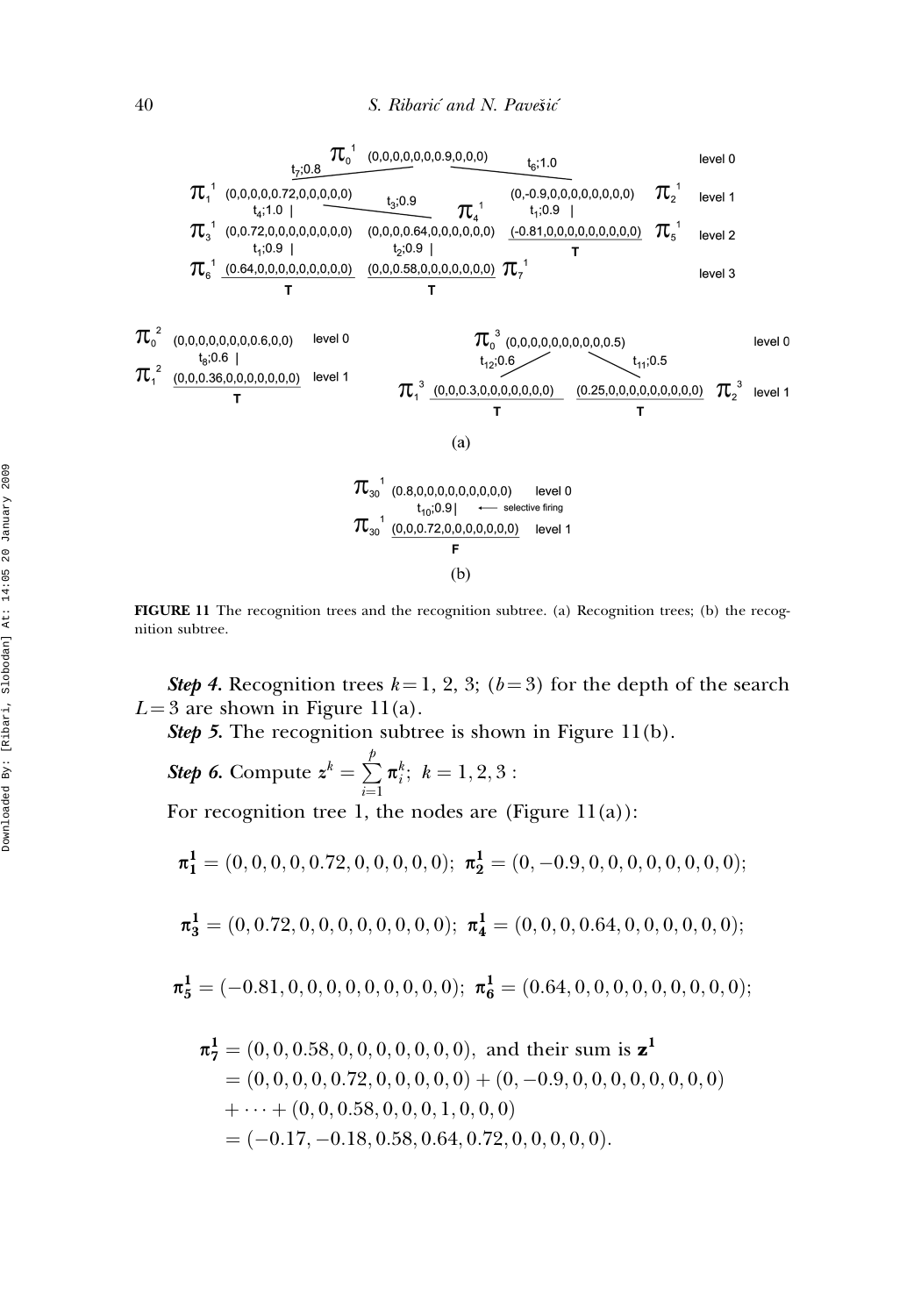For recognition tree 2, there is only one node  $\pi_1^2 = (0, 0, 0.36, 0, 0, 0, 0, 0, 0, 0)$ 0), and the sum is  $z^2$  (0, 0, 0.36, 0, 0, 0, 0, 0, 0, 0);

For recognition tree 3, the nodes are:  $\pi_1^3 = (0, 0, 0.30, 0, 0, 0, 0, 0, 0, 0)$ ;  $\pi_2^3$  = (0.25, 0, 0, 0, 0, 0, 0, 0, 0, 0, 0), and their sum is  $z^3$  = (0.25, 0, 0.30, 0, 0, 0, 0, 0, 0, 0).

Step 7. Compute the total sum of all the nodes for all the recognition trees:

$$
\mathbf{Z} = \sum_{k=1}^3 \boldsymbol{z}^k.
$$

 $\mathbf{Z} = \mathbf{z}^1 + \mathbf{z}^2 + \mathbf{z}^3 = (0.08, -0.18, 1.24, 0.64, 0.72, 0, 0, 0, 0, 0).$ 

**Step 8.** There is only one subtree (Figure 11(b)):  $A = \pi_{S1} = (0, 0, 0.72, 0, 0.72)$  $0, 0, 0, 0, 0, 0$ .

Step 9. Compute the sum  $E = Z + A$ :

$$
\boldsymbol{E} = (e_1, e_2, \ldots, e_{10}) = (0.08, -0.18, 1.96, 0.64, 0.72, 0, 0, 0, 0, 0).
$$

**Step 10.** Find:  $i^* = \arg \max_{i=1,...,10} \{e_i\} = 3$ .

**Step 11.** Select  $p_i$ , where  $i = i^*$ , from the set P, and find  $d_{rec} \in D$  using the function  $\alpha: p_i \rightarrow d_{\text{rec}}: \alpha: p_3 \rightarrow \text{Clyde}.$ 

According to the result of the recognition-inference procedure, the concept *Clyde* is the best match to the unknown concept X. Clyde is a quadruped; he is white and kind-hearted, and he is behind Fred (Figure 6). Is he a royal pet (probably yes!) or is he on the Earth (probably yes!)? We explicitly don't know.

#### **CONCLUSIONS**

Original fuzzy inference procedures for the knowledge representation scheme KRFPN based on the FPN theory are proposed. The fuzzy inheritance uses a k-level inheritance tree, which is generated on the basis of the dynamical properties of the FPN, i.e., on firing enabled transitions and changing the values of the tokens according to the association function f that specifies the degree of assurance for the relation assigned to the transitions, and according to the association function c. Recognition, as a dual of the inheritance problem, uses the inverse –KRFPN that is obtained by interchanging the positions of the output and input functions in the 13-tuple specification of the KRFPN.

The very important properties of both inference algorithms are that the inheritance and recognition trees are finite and that the upper bound of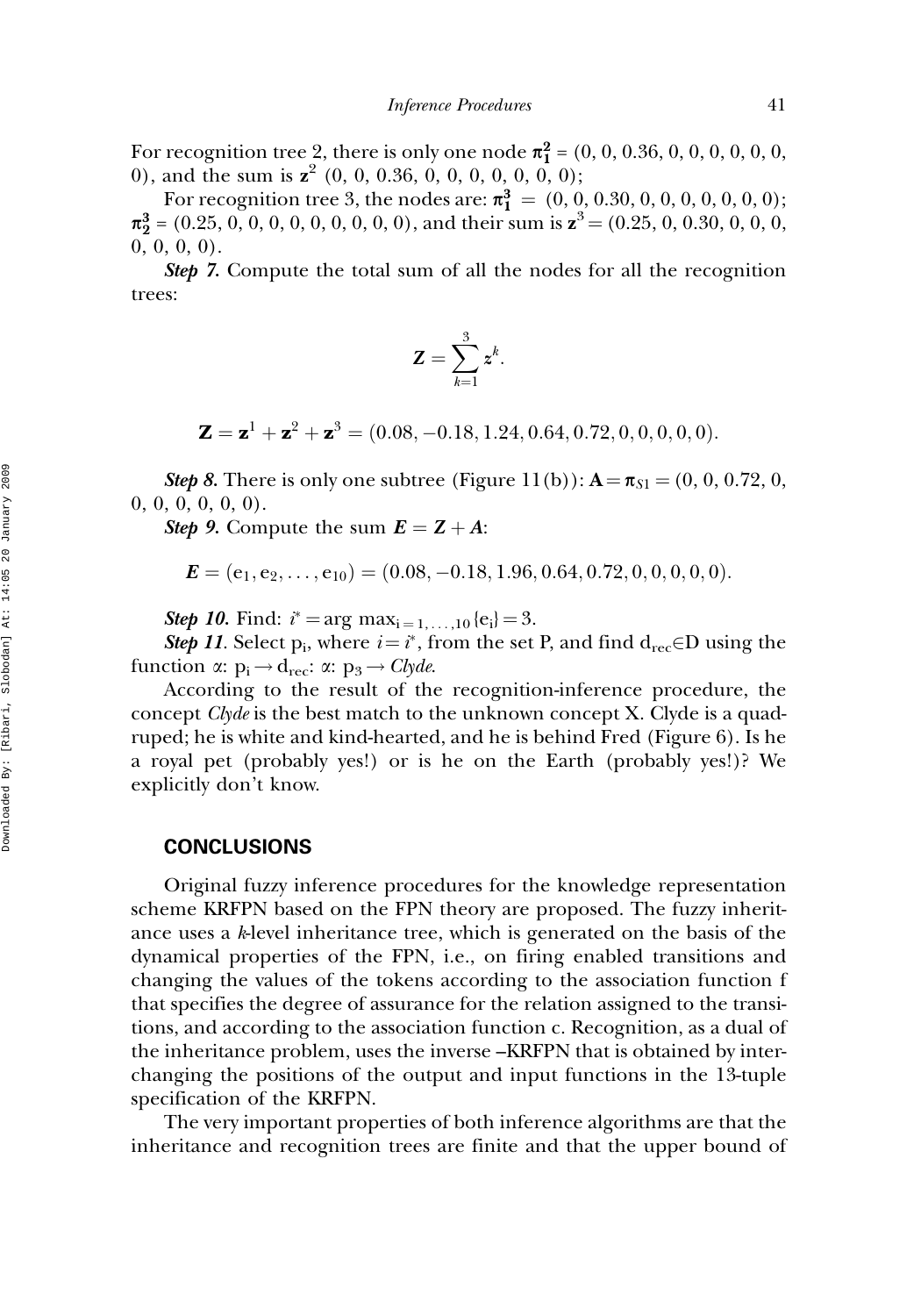the time complexity of the fuzzy inference algorithms is  $O(nm)$ , where *n* is the number of places (concepts) and  $m$  is the number of transitions (a total number of relations in a knowledge base designed by the KRFPN). These allow the efficient execution of both, the inheritance and recognition procedures. The KRFPN was tested on numerous examples of the agent's knowledge bases of block world scenes as well as outdoor scenes, as well as in the knowledge base in a system for determination of a mental state of a driver.

Adaptation of the knowledge representation scheme KRFPN for timevarying fuzzy knowledge and spatio-temporal reasoning are our future research directions.

#### **REFERENCES**

- Aiello, L. C. and D. Nardi. 1991. Perspectives in knowledge representation. Applied Artificial Intelligence 5(1):29–44.
- Bobrow, D. G. 1985. If prolog is the answer, what is the question? Or what it takes to support al programming paradigms. IEEE Software Eng. 11(11):1401-1408.

Buchanan, B. G. and E. H. Shortliffe. 1984. Rule-Based Expert Systems: The MYCIN Experiments of the Stanford Heuristic Programming Project. Reading, MA: Addison–Wesley.

- Canales, J. C., X. Liand, and W. Yu. 2006. Fuzzy knowledge learning via adaptive fuzzy petri net with triangular function model. Intelligent Control and Automation. The Sixth World Congress on WCICA 1:4249–4253.
- Cardoso, J. and H. Camargo (eds.). 1999. Fuzziness in Petri Nets. Heidelberg: Physica-Verlag.
- Chen, S.-M., J.-S. Ke, and J.-F. Chang. 1990. Knowledge representation using fuzzy petri nets. IEEE Trans. on Knowledge and Data Engineering 2(3):311–319.
- Chen, S.-M. 2002. Weighted fuzzy reasoning using weighted fuzzy petri nets. IEEE Trans. on Knowledge and Data Engineering 14(2):386–397.
- Dahl, V. 1983. Logic programming as a representation of knowledge. Computer 16(10):106–111.
- Duda, R., J. G. Gaschnig, and P. E. Hart. 1979. Model design in the PROSPECTOR consultant system for mineral exploration. In: Expert Systems in the Microelectronic Age, ed. D. Michie, 153-167, Edinburgh: Edinburgh Univ. Press.
- Findler, N. V. (ed.). 1979. Associative Networks, New York: Academic Press.
- Garcia, O. N. and Y.-T. Chien (ed.). 1991. Knowledge-Based Systems: Fundaments and Tools. Los Alamitos: IEEE Computer Society Press.
- Guo-Yan, H. 2006. Analysis of artificial intelligence based petri net approach to intelligent integration of design. Proc. of the International Conference on Machine Learning and Cybernetics: 1691–1695.
- Ha, M.-H., Y. Li, H.-J. Li, and P. Wang. 2005. A new form of knowledge representation and reasoning. Proc. of the Fourth Int. Conf. on Machine Learning and Cybernetics, vol. 4 pp. 2577–2582, Guangzhou.
- Israel, D. J. and B. Beranek. 1983. The role of logic in knowledge representation. Computer 16(10):37–41.
- Lee, J., K. F. R. Liu, and W. Chaing. 2003. Model uncertainty reasoning with possibilistic petri nets. IEEE Trans. on Systems, Man and Cybernetics – Part B: Cybernetics 33(2):214–224.
- Li, X. and F. Lara-Rosano. 2000. Adaptive fuzzy petri nets for dynamic knowledge representation and inference. Expert Systems with Applications 19:235–241.
- Looney, C. G. 1988. Fuzzy petri nets for rule-based decision making. IEEE Trans. on the System, Man and Cybernetics 18(1):178–183.
- Looney, C. G. and L. R. Liang. 2003. Inference via fuzzy belief petri nets. Proceed. of the 15th Int. Conf. on Tools with Artificial Intelligence (ICTAI '03) 510–514.
- Minsky, M. L. 1975. A framework for representing knowledge. In: The Psychology of Computer Vision ed. P. H. Winston, New York: McGraw-Hill.